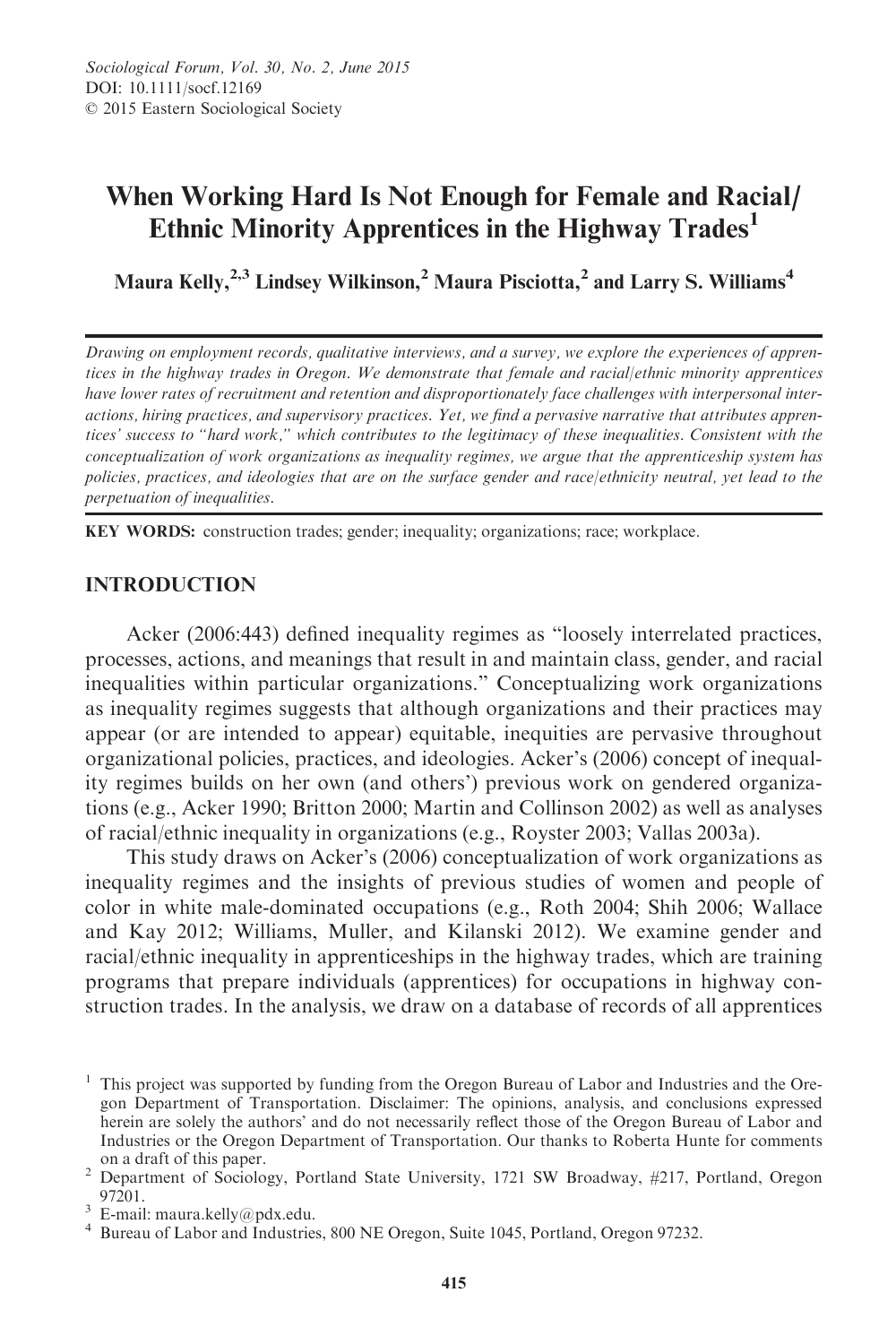enrolled in Oregon apprenticeship programs in the highway trades between 2001 and 2010, 44 qualitative interviews with staff and apprentices, and a survey of 177 apprentices. We seek to identify the policies, practices, and ideologies that may contribute to the maintenance of inequality regimes within the apprenticeship program system. Specifically, we ask the following: (1) What are the trends in recruitment and retention of women and people of color in the apprenticeship system? (2) What challenges do women and people of color face in completing their apprenticeships? (3) What narratives do staff and apprentices use to explain the success (and failure) of apprentices? We argue that, while appearing on the surface gender and race/ethnicity neutral, apprentice programs function as inequality regimes that perpetuate gender and racial/ethnic inequality in the highway construction trades. Discrimination occurs in subtle and not so subtle ways through informal interactions, hiring practices, and supervisory practices in the context of a white male-dominated work culture and are legitimized through an individualist discourse that emphasizes hard work as the key to success.

# INEQUALITY REGIMES

In the original formulation of the theory of gendered organizations, Acker (1990) challenged previous work on hierarchical organizations by asserting that organizations are not gender neutral. While organizations may conceptualize a "job" as a gender-neutral concept, Acker (1990) argued that at its most basic level, the notion of a "job" is already gendered and operates within a gendered hierarchy. Acker (1990) focused on five processes that reproduce gender inequalities in organizations: division of labor, cultural symbols, workplace interactions, individual identities, and organizational logic. In practice, inequalities are reproduced through means that may be both covert (e.g., gender segregation that appears "natural") and overt (e.g., sexual harassment). The theory of gendered organizations has been widely applied in the literature on gender and work (for a review, see Britton 2000). For example, Williams and her colleagues (2012) focused on organizational logic, that is, the policies and practices found in work organizations, as central to the reproduction of gender inequality among geoscientists in the oil and gas industry. They focused on four dimensions of these jobs: job insecurity, teamwork, networking, and career maps (characterized by individual responsibility for career development). Williams and her colleagues (2012) described the ways in which these characteristics were on the surface gender neutral, but in practice, disadvantaged female geoscientists. The challenges that the female geoscientists faced, particularly with regard to being accepted on the job and creating strong working relationships with coworkers, have been noted across a variety of male-dominated occupations (e.g., Harris and Giuffre 2010; Misra, Lundquist, and Templer 2012; Pierce 1995; Roth 2004; Wallace and Kay 2012). These studies all documented the ways in which interpersonal relationships as well as organizational policies and practices disadvantage women in male-dominated occupations.

Race/ethnicity is a salient, yet underresearched, factor within organizations. Vallas (2003b) argued that while research has explored racial/ethnic inequalities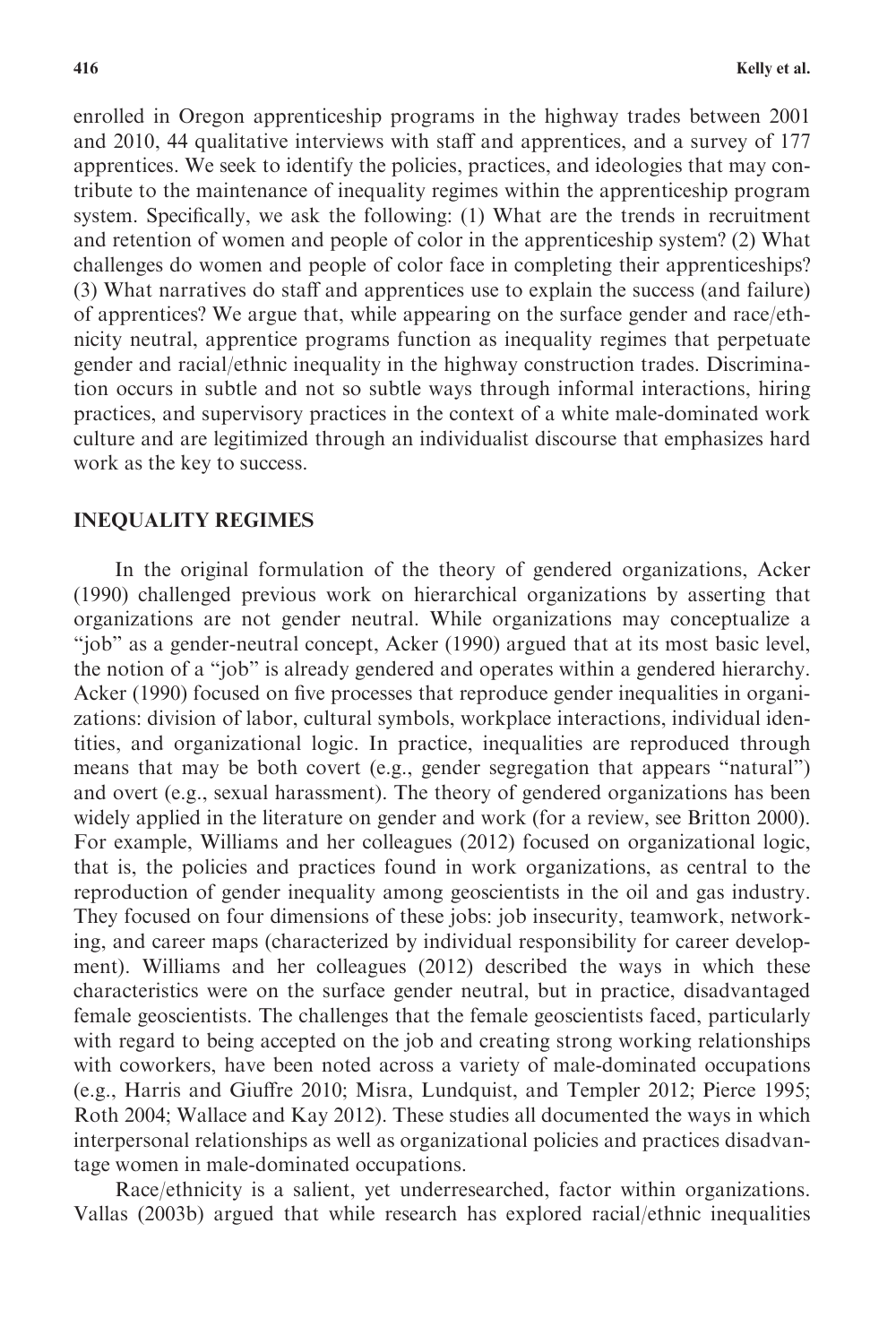operating through job, wage, and promotion differentials, other areas such as interactions, interventions, and relations at work have not been fully addressed. This line of research emphasized the social and cultural processes that exist within particular organizational structures that create or reinforce racial/ethnic inequalities. In his formulation, Vallas (2003b) offered five propositions of social conditions that produce racial inequalities: spatial location, informal relations and the acquisition of skills and training, status hierarchies, corporate human resources responses, and legal and judicial interventions. Thus, there appear to be some similarities as well as differences in the ways that gender and racial/ethnic inequalities are reproduced in organizations. For example, in a study of Silicon Valley engineers, Shih (2006) found that white women, Asian women, and Asian men faced stereotyping and discrimination, resulting in job-hopping to find positions in which they would not be discriminated against. These workers were excluded from "old white boys' networks" and Asian workers developed ethnic-based networks (Shih 2006).

In Acker's (2006) introduction of the concept of inequality regimes, she built on the essential insights of the gendered organizations perspective by theorizing how other systems of inequality, such as class and race/ethnicity, are also omnipresent in organizations. Adopting an intersectional approach, the inequality regimes framework can be employed to address inequalities related to gender, race, ethnicity, class, sexuality, and other systems of oppression (e.g., Collins 2000; Crenshaw 1991). In theorizing inequality regimes, Acker (2006:444) focused on "the bases of inequality [e.g., gender, race, class], the shape and degree of inequality, organizing processes that create and recreate inequalities [organizing class hierarchies, recruitment and hiring, wage setting and supervisory practices, and informal interactions], the invisibility of inequalities, the legitimacy of inequalities, and the controls that prevent protest against inequalities." A few studies have used the inequality regimes framework for empirically assessing work organizations (e.g., Bryant and Jaworski 2011; Healy, Bradley, and Forson 2011; Whitehead 2013). This research documented how organizational cultures (and the interpersonal interactions that sustain these cultures) promote the exclusion of women from the organization and/or discrimination in promotion of women and people of color. These studies, along with others that do not explicitly ground their analyses in the inequalities regimes framework, provided evidence that the processes described by Acker are relevant across various types of occupations. In the current project, we take up an analysis of some of the specific processes outlined by Acker (2006) and assess how these can be observed in the context of the construction trades.

#### WOMEN AND PEOPLE OF COLOR IN THE TRADES

The construction industry has traditionally been marked as a masculine occupation and has largely been occupied by white male workers (Bilginsoy 2013). As women and people of color have entered the trades, their experiences have provided an opportunity to examine the gendered and racialized dynamics of these occupations. A small body of literature has examined the experiences of women in construction in the United States (Berik, Bilginsoy, and Williams 2011; Byrd 1999;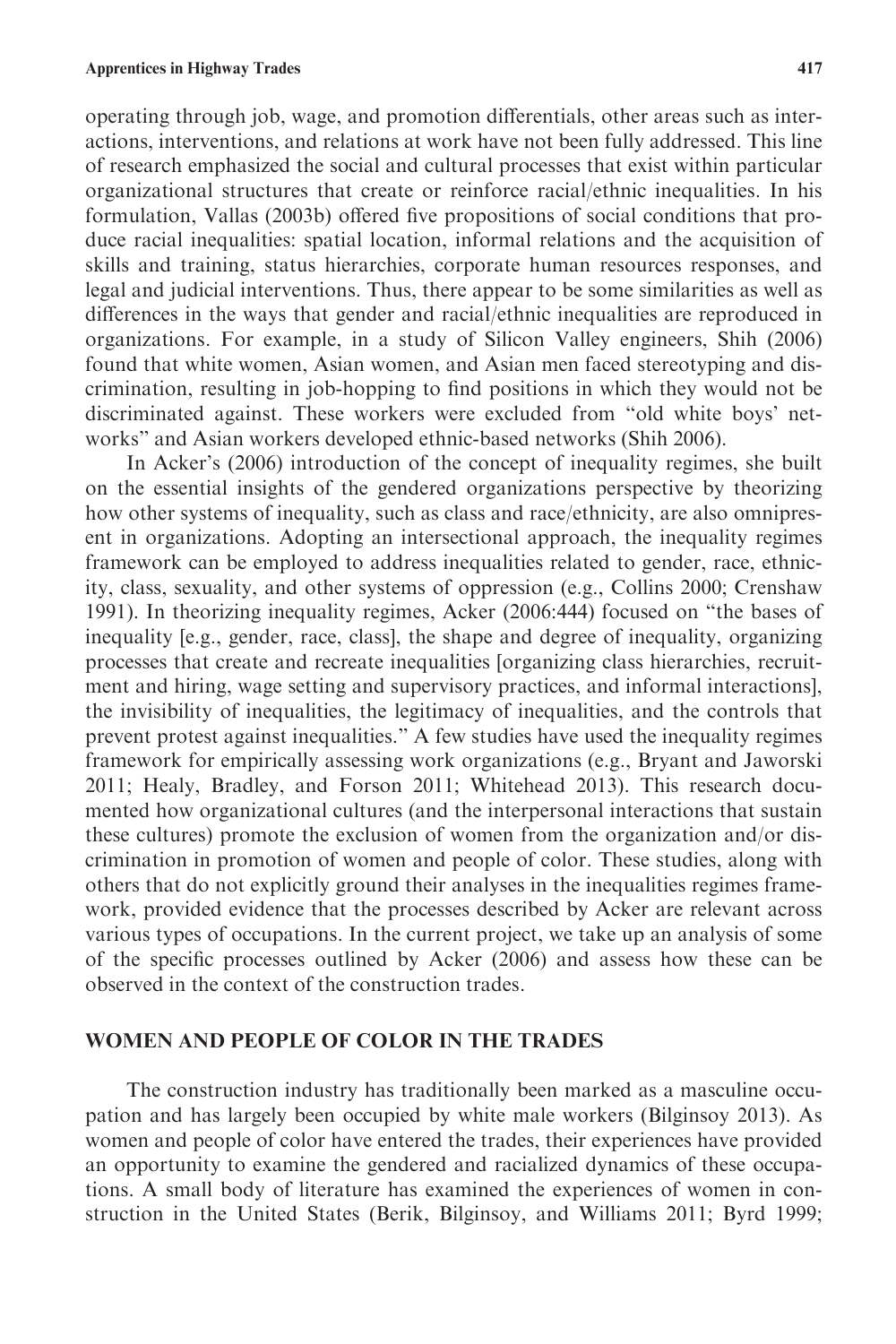Denissen 2010a, 2010b; Denissen and Saguy 2014; Duke et al. 2013; Hunte 2012; Moccio 2009; Paap 2006, 2008; Price 2002), Canada (Cohen and Braid 2000), the United Kingdom (Greed 2000; Watts 2007), and Australia (Lingard and Francis 2004). A few studies have also examined the experiences of racial/ethnic minority men in construction in the United States (Berik et al. 2011; Paap 2006, 2008; Price 2002; Waldinger and Bailey 1991).

Several scholars have focused on the pervasive harassment (particularly sexual harassment) that women in construction face as well as the strategies they use to respond to negative experiences at work (Denissen 2010a, 2010b; Paap 2008; Watts 2007). Scholars have also documented that heterosexual and queer women in the trades experience homophobic harassment (Frank 2001; Denissen and Saguy 2014). Harassment based on race/ethnicity is also common in the construction trades (Hunte 2012; Paap 2008; Price 2002). For example, in her ethnographic study of construction work, Paap (2008) observed that racist comments were pervasive in construction culture. Several scholars have found that female and racial/ethnic minority workers preferred to maintain good relations with their coworkers by ignoring their coworkers' behavior or altering their own behavior rather than confronting or reporting sexist or racist comments or unwanted sexual behavior, although some experiences required escalation to supervisors (Denissen 2010a; Denissen and Saguy 2014; Paap 2008).

Research has also examined the discrimination faced by white women and women of color (Byrd 1999; Paap 2008; Price 2002; Waldinger and Bailey 1991). As Price (2002:105) noted, "[b]oth white women and women of color told me almost without exception that the hardest part of working in the trades is not the job, but dealing with prevailing attitudes about women not belonging in the trades. Since onthe-job training is a critical counterpart to classroom training, surmounting the attitudes and getting the training is a necessity." In her study of female carpentry apprentices, Byrd (1999) found that many women left their apprenticeship programs in the early stages because employers would not hire female apprentices. The female apprentices who did stay in the program faced ongoing issues with finding work and being assigned low-skill tasks. A quantitative analysis examining retention of apprentices in Oregon indicated that white women were more likely to drop out of apprenticeship programs and received a lower quantity of skills than white male apprentices (Berik et al. 2011). Duke et al. (2013) noted that women in the trades had challenges remaining steadily employed because they lacked access to networks.

Paap (2008) found that men of color also did not receive the informal mentoring on the job site that white men received. In addition, men of color were more likely to be perceived as lazy or bad workers and they were more likely to be blamed when mistakes were made (Paap 2008). Waldinger and Bailey (1991) argued that African Americans have not attained significant inroads into construction workforce because of the informal hiring and training practices and resistance from unions. A small number of studies have examined how gender and race/ethnicity intersect in construction work (Hunte 2012; Price 2002). These studies emphasized that women of color must negotiate both gender and racial/ethnic discrimination and one or the other of these statuses may be more salient across different situations.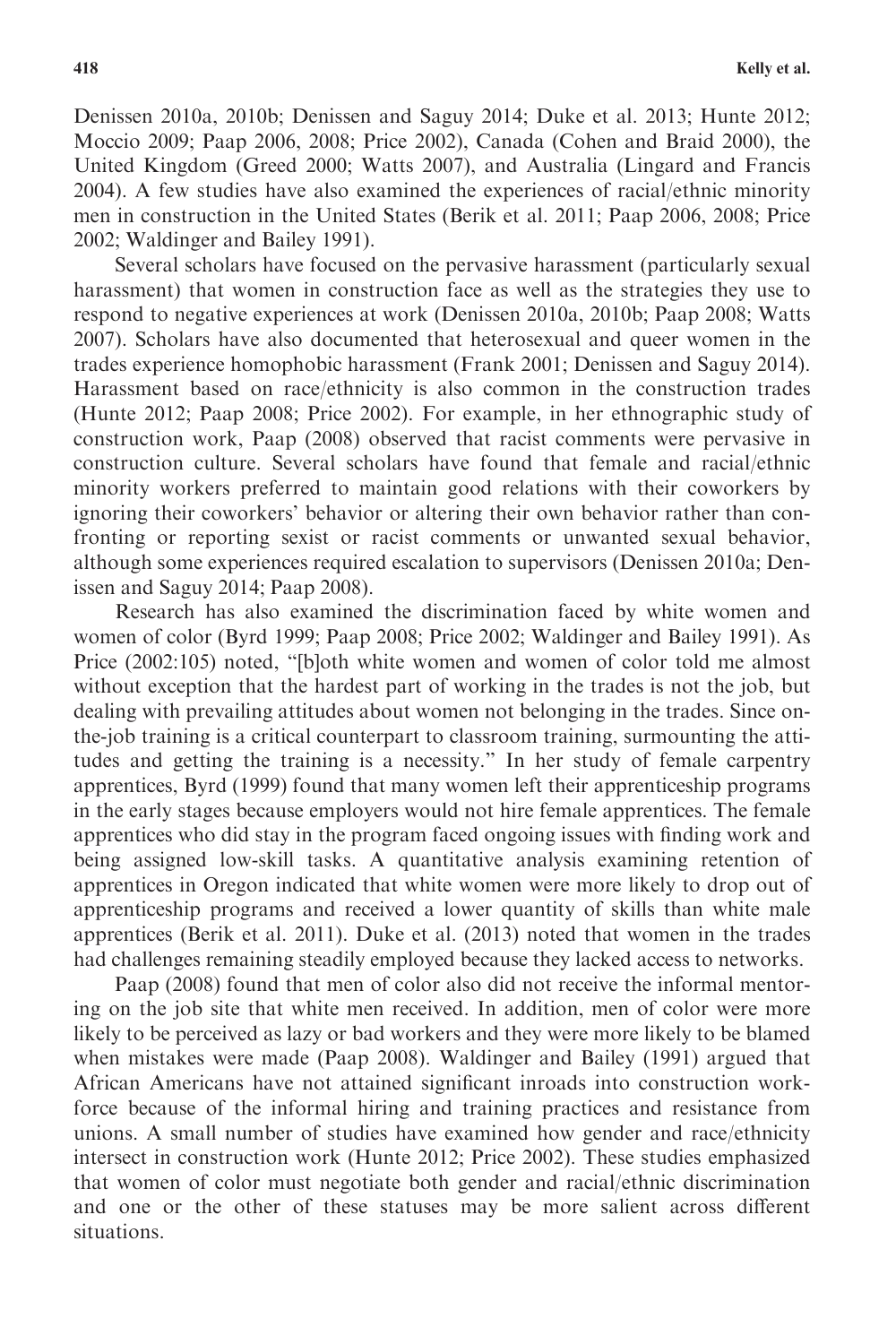## APPRENTICESHIPS IN THE HIGHWAY TRADES IN OREGON

To provide context for the study, we briefly describe the apprenticeship system in Oregon. It is important to note, however, there is significant variation in both the rules and practices across different apprenticeship programs.<sup>5</sup> In Oregon, the Bureau of Labor and Industries (BOLI) regulates and supports apprenticeship programs. Apprenticeship programs prepare individuals for careers in various trades (mostly in construction) using a combination of on-the-job training and course work. Highway trades are a specific subset of construction work that include trades such as laborer, equipment operator, and cement mason. This work is generally outdoors and physically intensive. Apprenticeship programs may be union based (i.e., all apprentices are members of a union and employers hire only apprentices from union programs) or "open shop" (apprentices are not union members and work for employers who hire nonunion workers).

To be accepted into an apprenticeship program, individuals typically must be 18 years of age and hold a high school diploma or equivalency certificate. Apprentices choose an apprentice program that will train them in a specific trade. An apprenticeship program typically takes two to five years to complete, depending upon the requirements of the program and the availability of jobs. All apprentices are required to complete a set amount of on-the-job training hours and course work, which differs by apprenticeship program. Apprentices attend classes ranging from basic math and construction safety to specialized classes for their chosen trade. The on-the-job training provides apprentices with hands-on experience under the guidance of a journeyworker (a skilled craftsperson who completed an apprentice program) or other experienced workers on the job sites. Attaining the necessary training on job sites is pivotal to apprentices' success in the program and their ability to become journeyworkers. In addition, the apprenticeship provides wages; generally, all apprentices who are at the same level in their training are paid the same hourly wage. The pay scale increases as apprentices progress through the program.

When individuals apply to a program, they are ranked based on various criteria, which varies from program to program. Programs have an interview or a "point system," which scores aspects of the written application to document completed course work and previous work experience. Individuals are then put on an "eligible list" that determines the order in which apprentices access jobs. As jobs become available with "training agents" (employers associated with the apprenticeship program), applicants at the top of the list are called and registered as apprentices. When apprentices complete a job or are let go for any other reason by their employers, they are put on an "out of work" list that ranks apprentices by time out of work (a version of the out of work list is used by many, but not all, apprentice programs). As job opportunities arise, apprentices are called based on the order of the list. However, as will be discussed below, apprentices can circumvent the out-of-work list in order to maintain steady employment. While on-the-job training is a required part of apprenticeship program, work is not always immediately available and jobs are not guaranteed.

 $<sup>5</sup>$  For more information on apprenticeships in Oregon, see BOLI's Apprenticeship and Training Division</sup> page at [www.oregon.gov/boli/atd/Pages/index.aspx.](http://www.dedoose.com)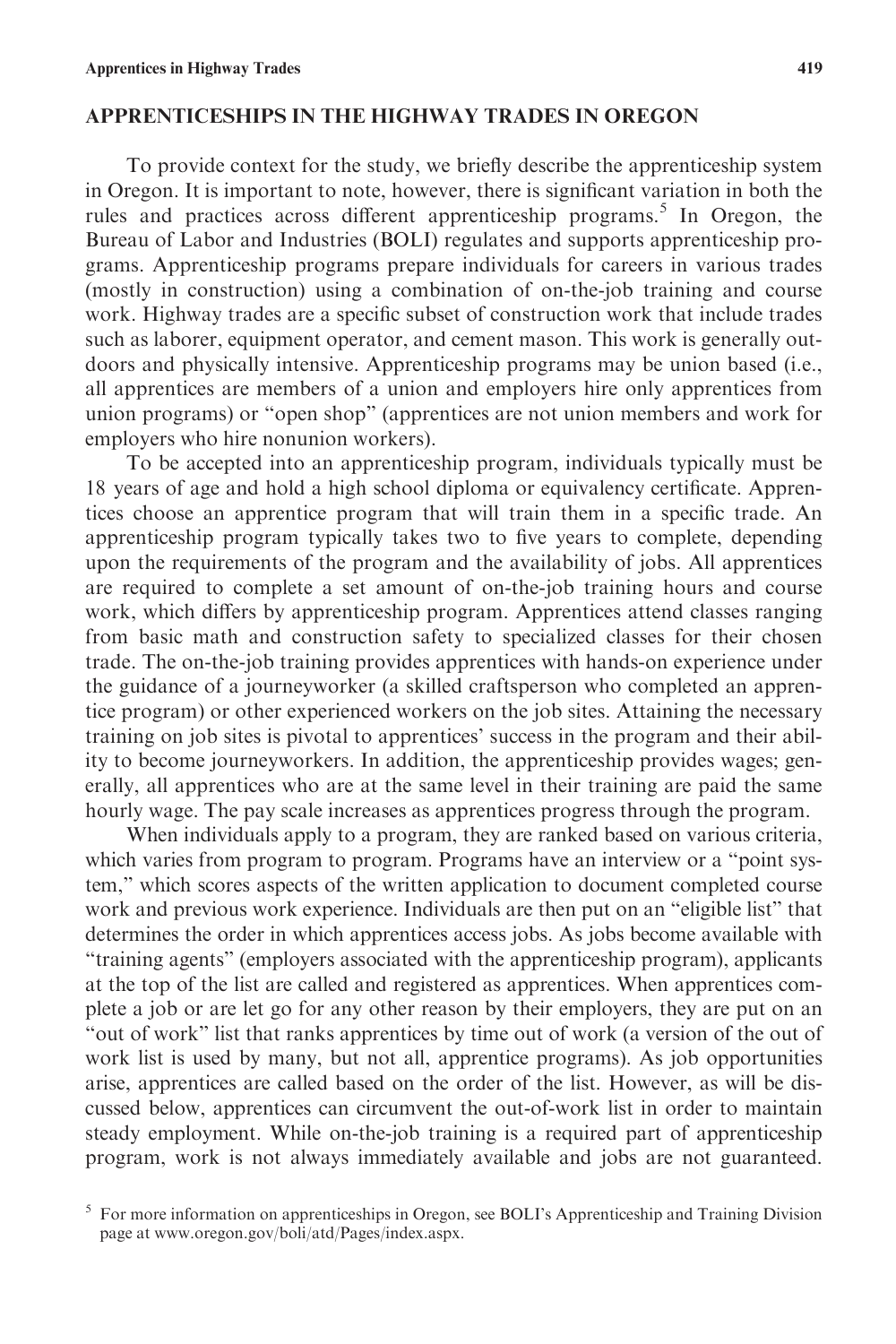Construction is a cyclical industry and apprentices may be out of work for days, weeks, or months at a time. Once the classroom work and on-the-job hours are complete, apprentices "journey out" and become journeyworkers (or journeymen) who have the credentials, skills, and experience necessary to work in their designated trade. Journeyworkers can work unsupervised and are responsible for training new apprentices. They also can go on to become foremen, supervisors, or superintendents.

Across the United States, the construction workforce primarily consists of white males (Bilginsoy 2013). In Oregon, BOLI and the Oregon Department of Transportation (ODOT) have sought to diversify the highway construction workforce, recently targeting funds for supports that are intended to encourage women and people of color to enter the trades and increase retention of female and racial/ ethnic minority apprentices.<sup>6</sup> However, female apprentices and apprentices of color remain a small portion of new apprentices and there are continued issues with retention of these groups (Berik et al. 2011). As noted above, there are many aspects of apprentice programs that are (on the surface) equitable and gender/race neutral: apprentices are accepted into programs using standardized criteria; in some apprentice programs, jobs are assigned using an out-of-work list; in some apprentice programs, employers are not allowed to request specific apprentices; employers may not turn down women or people of color; and apprentices at the same level are paid the same wage (thus eliminating the possibility for a gender or racial/ethnic wage gap between workers with equal experience). However, drawing on Acker's (2006) conceptualization of work organizations as inequality regimes, we examine how gender and racial/ethnic inequalities may persist in apprentice programs, despite these apparently gender/race-neutral policies.

### **METHODS**

This project employed a multimethod research design to examine gender and racial/ethnic inequalities in apprenticeship programs in highway trades in Oregon. First, we examined all registrations in the Oregon Apprenticeship System (OAS) database initiated between January 1, 2001 and December 31, 2010 that were not terminated with zero hours of credit, resulting in 11,390 apprentice agreements. Second, we conducted semistructured interviews with a total of 20 individuals currently working in staff positions related to apprenticeship programs relevant to the highway trades in Oregon. Third, we interviewed 24 apprentices (8 white women, 8 men of color, and 8 women of color)<sup>7</sup> who either completed or were terminated from an apprentice program between 2008 and 2011. Fourth, we surveyed past and current apprentices via a mail questionnaire sent to apprentices, using information from the OAS database. A total of 177 apprentices completed our survey.

<sup>&</sup>lt;sup>6</sup> The larger study from which the data for this article is drawn was funded by BOLI/ODOT as part of this ongoing initiative.<br><sup>7</sup> Throughout the article, the category of "racial/ethnic minority" or "people of color" refers to appren-

tices who were identified in OAS data or self-identified as African American/black, Asian, Native American, Latino/a, Hispanic, another race/ethnicity (other than white), or as more than one race/ethnicity. The category "white" refers to apprentices who were identified in OAS data or self-identified as "white" or "Caucasian" (and not Latino/a or Hispanic).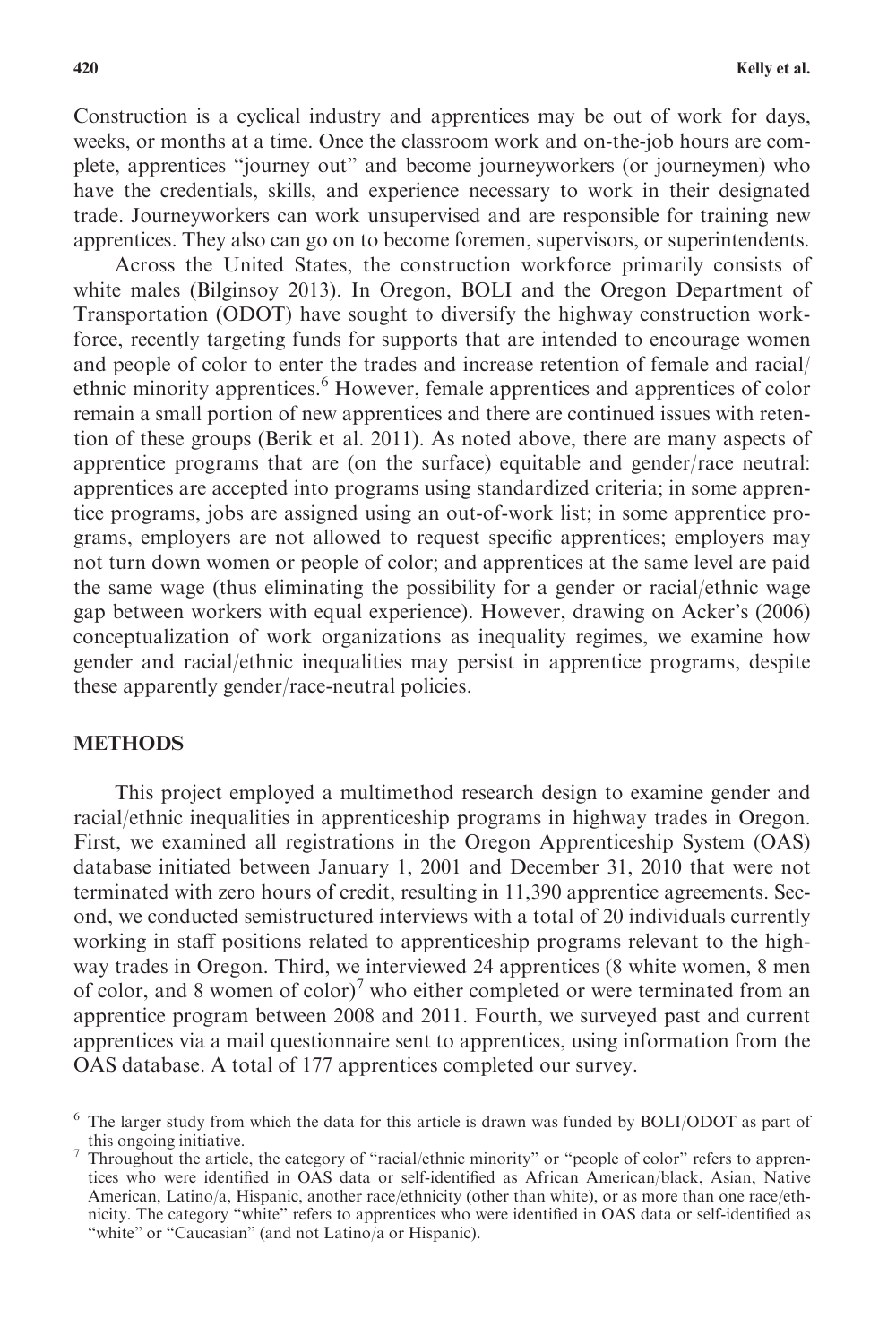In Oregon, BOLI collects data on all apprentices registering for apprenticeship programs in the highway trades in a database called the OAS. These data include dates of enrollment and completion (or termination), information about the apprentice program (e.g., type of trade, union or nonunion), and demographic information about the apprentice (e.g., race/ethnicity, gender, region).<sup>8</sup> We used OAS data to examine different rates of apprenticeship completion in the highway construction trades by gender and race/ethnicity. The following trades, defined by BOLI as related to the highway trades, are included in this study: electrician, painter, plumber, sheet metal worker, sign maker/installer, carpenter, cement mason, operating engineer, laborer, and ironworker. We limited our sample to all new registrations in the OAS between January 1, 2001 and December 31, 2010 that were not terminated with zero hours of credit, resulting in an analytic sample of 11,390 apprentice agreements, or 10,472 individual apprentices (some apprentices had multiple agreements). The total sample of agreements included 180 (1.6%) initiated by women of color, 613 (5.4%) initiated by white women, 1,616 (14.2%) initiated by men of color, and 8,981 (78.9%) initiated by white men (see Table I for more detail on the OAS data).

## Interviews With Staff

To understand apprenticeship programs from a variety of perspectives, we conducted interviews with individuals currently working in positions related to apprenticeship programs relevant to the highway trades. Staff interviews included participants from organizations including union and open-shop apprenticeship programs, contractors employing apprentices, pre-apprenticeship training programs (designed to prepared individuals, particularly women and people of color, for careers in the trades), and state agencies and departments working on programs or policies related to apprenticeship programs. An initial list of possible participants and relevant organizations was provided by BOLI and letters of invitation were sent by BOLI. We followed up with phone calls to schedule interviews. As we conducted the interviews, we identified a small number of additional individuals to invite to participate. These individuals were contacted by phone or e-mail to set up interviews. Interviews were conducted at the offices of the participants or over the phone. A total of 20 staff interviews with members of 15 different organizations were conducted. Interviews with staff were an average of 42 minutes long. Staff members were interviewed in 2011 by the first and third authors and were asked about policies and practices of the apprenticeship programs as well as the challenges faced by apprentices, particularly women and people of color. See Appendix A for demographics of the staff interviewed.

<sup>8</sup> The unit of analysis used for the OAS database is individual apprentice agreements, rather than individual apprentices, with a small minority of apprentices having more than one agreement. Because we are interested in the completion of agreements, we primarily focus on apprentice agreements as the unit of analysis and characterize these agreements based on the characteristics of individual apprentices initiating the agreements.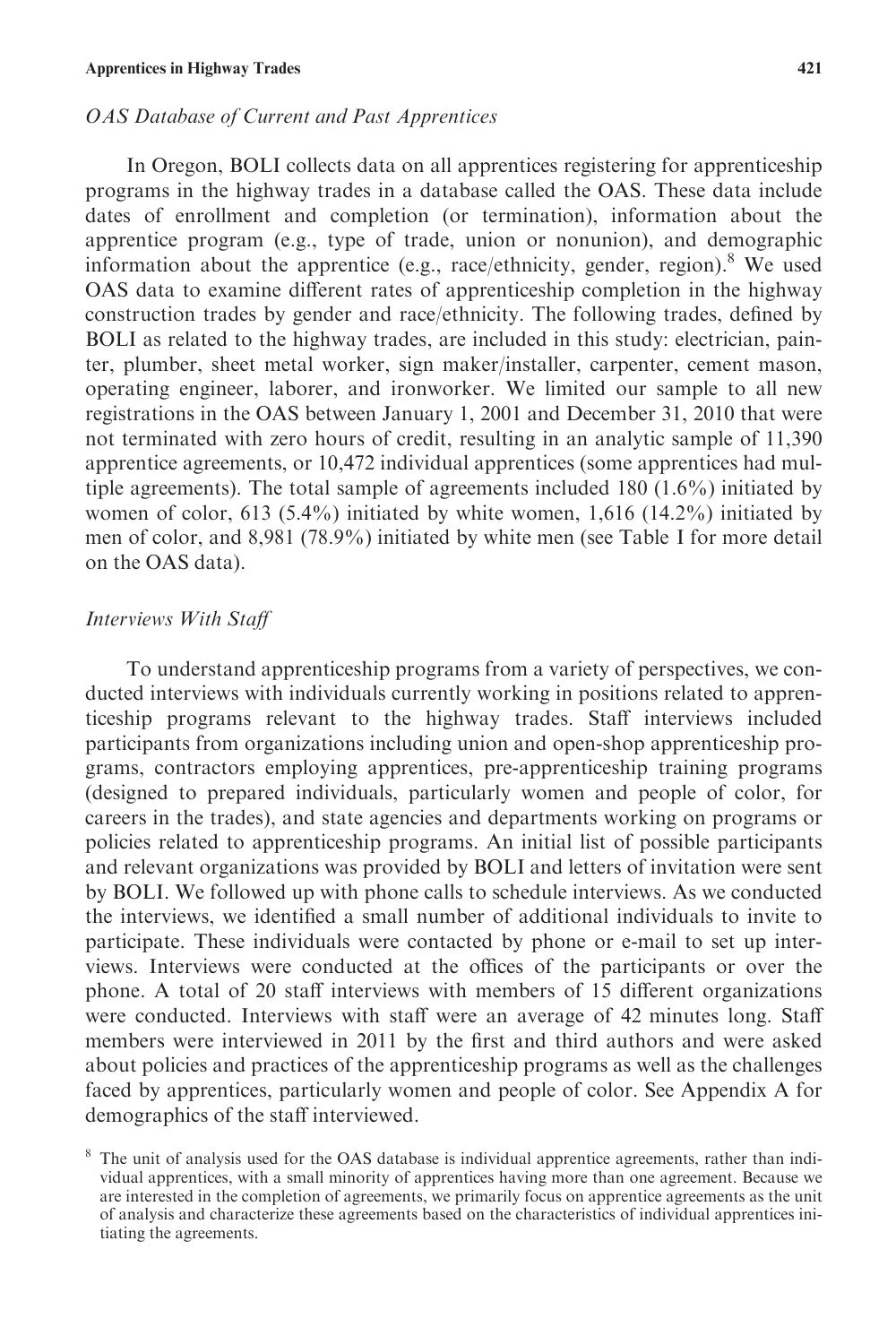|                                  | Total<br>$(N = 11,390)$ | Women of<br>Color<br>$(N = 180)$ | White Women<br>$(N = 613)$ | Men of Color<br>$(N = 1,616)$ | White Men<br>$(N = 8,981)$ |  |
|----------------------------------|-------------------------|----------------------------------|----------------------------|-------------------------------|----------------------------|--|
|                                  | Proportion/Mean         |                                  |                            |                               |                            |  |
| Total                            | 1.00                    | 0.02                             | 0.05                       | 0.14                          | 0.79                       |  |
| Age at Start                     | 29                      | 33                               | 32                         | 30                            | 28                         |  |
| Trade                            |                         |                                  |                            |                               |                            |  |
| Carpenter                        | 0.18                    | $0.32***$                        | $0.21**$                   | $0.24***$                     | 0.16                       |  |
| Scaffold Erector                 | 0.01                    | 0.02                             | 0.00                       | 0.01                          | 0.01                       |  |
| Cement Mason                     | 0.02                    | 0.03                             | $0.02*$                    | $0.03***$                     | 0.01                       |  |
| Pile Driver                      | 0.01                    | $0.03*$                          | 0.02                       | $0.02*$                       | 0.01                       |  |
| <b>Operating Engineer</b>        | 0.03                    | $0.07**$                         | $0.08***$                  | 0.03                          | 0.03                       |  |
| Laborer                          | 0.08                    | $0.31***$                        | $0.16***$                  | $0.18***$                     | 0.05                       |  |
| Ironworker                       | 0.05                    | $0.00*$                          | $0.01***$                  | $0.10***$                     | 0.05                       |  |
| Electrician                      | 0.36                    | $0.11***$                        | $0.30***$                  | $0.22***$                     | 0.39                       |  |
| Painter                          | 0.03                    | $0.07***$                        | $0.07***$                  | $0.04***$                     | 0.02                       |  |
| Plumber                          | 0.14                    | $0.02***$                        | $0.04***$                  | $0.09***$                     | 0.16                       |  |
| <b>Sheet Metal</b>               | 0.08                    | $0.02**$                         | 0.08                       | $0.04***$                     | 0.10                       |  |
| Worker                           |                         |                                  |                            |                               |                            |  |
| Sign Maker/                      | 0.01                    | 0.01                             | 0.00                       | $0.00*$                       | 0.01                       |  |
| Installer                        |                         |                                  |                            |                               |                            |  |
| <b>Agreement Status</b>          |                         |                                  |                            |                               |                            |  |
| Active                           | 0.20                    | 0.17                             | 0.18                       | 0.21                          | 0.20                       |  |
| Completed                        | 0.39                    | $0.19***$                        | $0.26***$                  | $0.32***$                     | 0.41                       |  |
| Terminated                       | 0.34                    | $0.50***$                        | $0.48***$                  | $0.41***$                     | 0.32                       |  |
| Average Credit Hours             |                         |                                  |                            |                               |                            |  |
| Total hours by<br>Terminated     | 1,687                   | $1,021***$                       | $1,532**$                  | $1,363***$                    | 1,798                      |  |
| Hours per Month by<br>Terminated | 84                      | 59***                            | $75***$                    | $72***$                       | 88                         |  |
| Hours per Month by<br>Completed  | 155                     | $131***$                         | $141***$                   | 153                           | 156                        |  |

Table I. Apprentice Agreement Characteristics by Gender and Race

Source: Oregon Apprenticeship System (OAS) Data.

Note: <sup>a</sup>Reference group for all comparisons is White Men; <sup>b</sup>Sample includes all agreements begun 2001– 2010 that were not terminated with 0 hours.

 $*p \le 0.05$ ;  $**p \le 0.01$ ;  $***p \le 0.001$  based on chi-square tests for nominal variables and *t*-tests for continuous variables.

#### Interviews With Apprentices

We completed a total of 24 semistructured interviews with apprentices who had recently completed or were terminated from apprenticeship programs in the highway trades, systematically sampled from the OAS database. Apprentices who had zero hours of credit were excluded. Among the apprentices interviewed, all white women and men of color had completed or dropped out in 2011; women of color had completed or dropped out of a program between 2008 and 2011 (the expanded date range was necessary due to the small number of women of color in apprenticeship programs). The sample consisted of equal numbers of white women, men of color, and women of color. Within each of these three groups, half of the participants successfully completed an apprenticeship and the other half were terminated from an apprenticeship prior to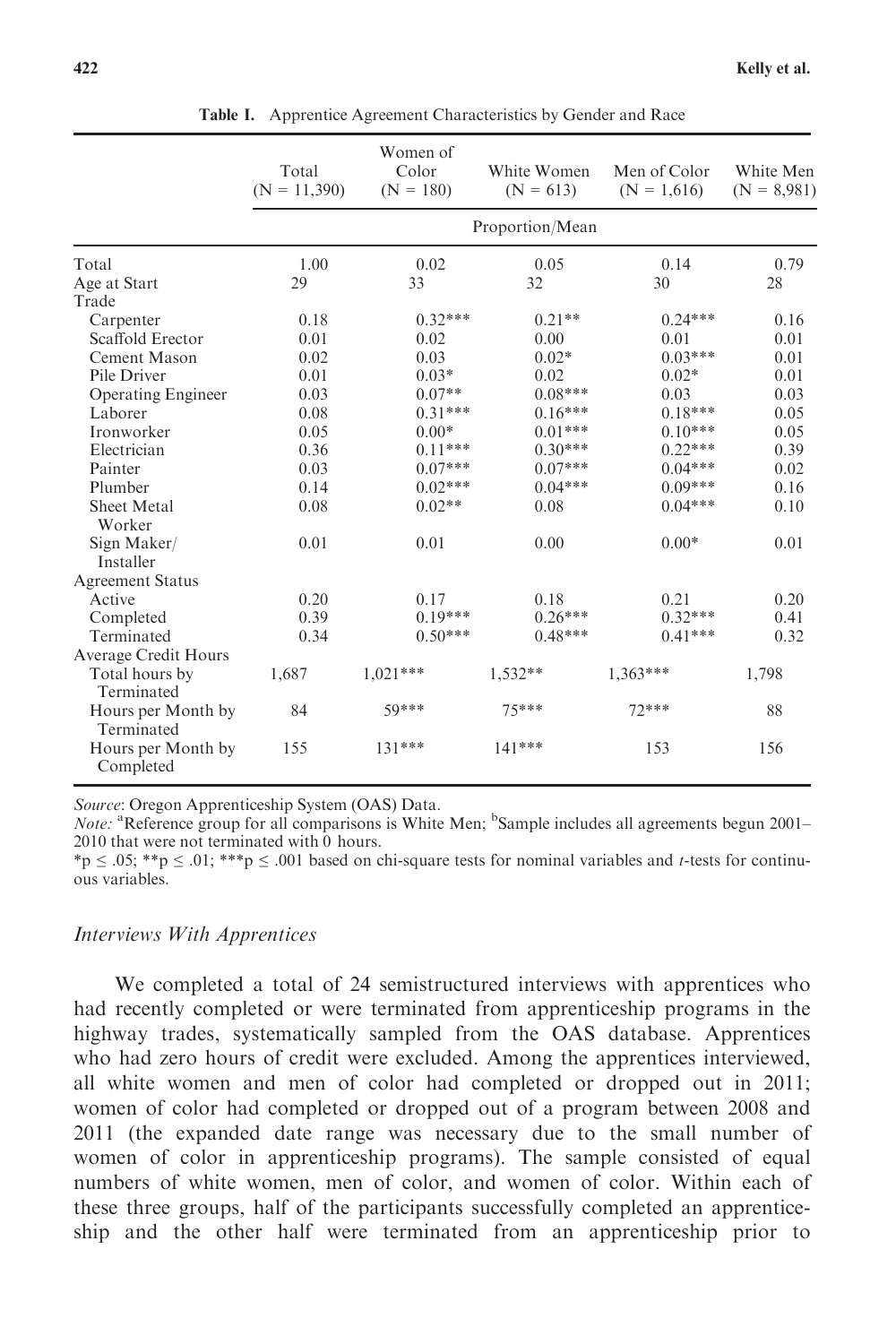completion. Participants were chosen to reflect diversity in gender and racial/ethnic background as well as by type of trade, region of the state, and union and nonunion program. See Appendix B for more detail on the apprentice interview demographics.

Contact information for apprentices was obtained from the BOLI OAS database. Apprentices were mailed a letter to their home describing the study and inviting them to participate. We followed up with phone calls to set up interviews. Apprentices were interviewed in their homes, restaurants, coffee shops, libraries, in the office of the researchers, or over the phone. Because apprentices were contacted using their home addresses and phone numbers, there is no reason to believe their current or former coworkers, employers, or apprentice program staff members were aware of their participation in the study or that participation affected their work relationships. Interviews with apprentices were an average of 30 minutes long and were conducted in 2011 and 2012 by the first and third authors. Apprentices were asked about their experiences on the job sites, relationships with coworkers, perceptions of gender and racial/ethnic discrimination, and the other challenges they faced in their apprenticeships.

All interviews with staff and apprentices were audio recorded and fully transcribed. Pseudonyms were used and identifying information was excluded. We analyzed the staff and apprenticeship interview data with the assistance of the qualitative coding software Dedoose.<sup>9</sup> In our analysis, we drew on the inequality regimes perspective articulated by Acker (2006) and also used inductive coding techniques. We coded for theoretically important themes identified in previous research as well as emerging themes in our data related to the challenges of women and racial/ethnic minorities in the trades.

#### Survey of Apprentices

The OAS and interview data were supplemented by a survey of past and current apprentices sampled from the OAS database. Conducted in 2012, the survey used a sampling frame of apprentices in the OAS database who initiated an apprenticeship in the highway construction trades between 2006 and 2010. Because we were interested in understanding the experiences of racial/ethnic minority and white men and women who had and had not successfully completed their apprenticeships, we employed a stratified sampling design to ensure equal numbers of participants by race, gender, and completion status. After initial mail-outs, follow-up postcards, and follow-up phone calls, we ended with a total of 177 responses and a response rate of  $23\%$ .<sup>10</sup> The mailed survey instrument included a variety of closed and open-ended questions aimed at assessing challenges apprentices face in the highway construction trades. The survey was informed by the challenges described in the qualitative interviews and focused on issues such as being out of work, mentorship,

<sup>9</sup> Information on the web-based qualitative coding software Dedoose can be found at

[www.dedoose.com](http://www.dedoose.com).<br><sup>10</sup> This low response rate is due in part to some outdated contact information in the OAS database, as apprentices experience job insecurity and are thus highly mobile.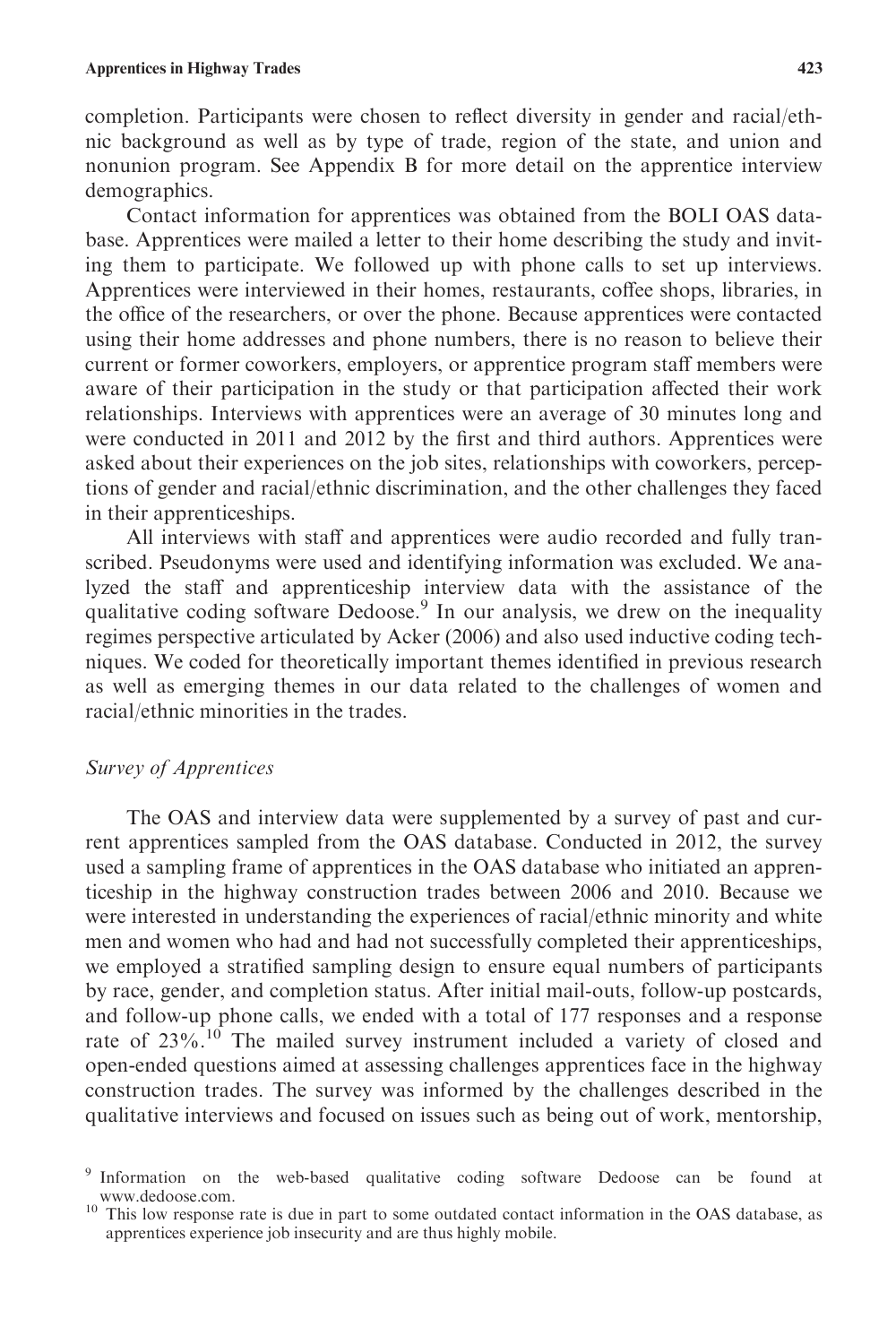discrimination on job sites, and interpersonal relationships on job sites (see Table II for more detail on the apprentice survey data).

# RESULTS

Using data from the OAS database, interviews with staff and apprentices, and a survey of apprentices, we present our main findings. Following Acker (2006), we address themes from the data that represent several aspects of the inequality regimes perspective. First, to identify trends in recruitment and retention of women and people of color in apprenticeship systems in Oregon, we discuss what Acker (2006) referred to as the shape and degree of inequality, that is, differences in recruitment and retention by gender and race/ethnicity. Next, to identify challenges that women and people of color face in completing their apprenticeships, we focus on three specific processes identified by Acker (2006): informal interactions, hiring practices, and supervisory practices. Finally, to assess the narratives staff and apprentices use to explain the success (and failure) of apprentices, we discuss staff and apprentices' awareness of the visibility and legitimacy of inequalities, also components of Acker's (2006) inequality regimes perspective.

# Shape and Degree of Inequality

There are relatively few women and people of color in the highway trades in Oregon. Our analysis of the OAS database demonstrated that of the 11,390 apprenticeship agreements initiated between 2001 and 2010, 79% of these were initiated by white men, whereas 14% were initiated by men of color, 5.4% were initiated by white women, and 1.6% were initiated by women of color (Table I). Further, we found that female and racial/ethnic minority apprentices were not as successful in completing their apprenticeships compared to white men. Across the majority of trades, there were differential rates of completion in apprenticeship programs by both gender and race/ethnicity. Combining all highway trades in the OAS database, we found that 41% of apprentice agreements by white men were completed compared to 32% of those among men of color, 26% of those among white women, and 19% of those among women of color (Table I). Thus, women and people of color were clearly underrepresented in the highway trades and were less likely to complete their programs. To examine the reasons for these differences in recruitment and retention, we explore several aspects of the inequality regimes that explain the perpetuation of gender and racial/ethnic inequality in apprenticeship programs.

# Informal Interactions

Acker (2006) noted that informal interactions at work, including exclusion, harassment, and discrimination, were part of the organizational processes that reproduce inequality. Throughout our interviews, we heard that female and racial/ ethnic minority apprentices faced challenges in their informal interactions with coworkers. As one white female staff member of an apprenticeship program stated,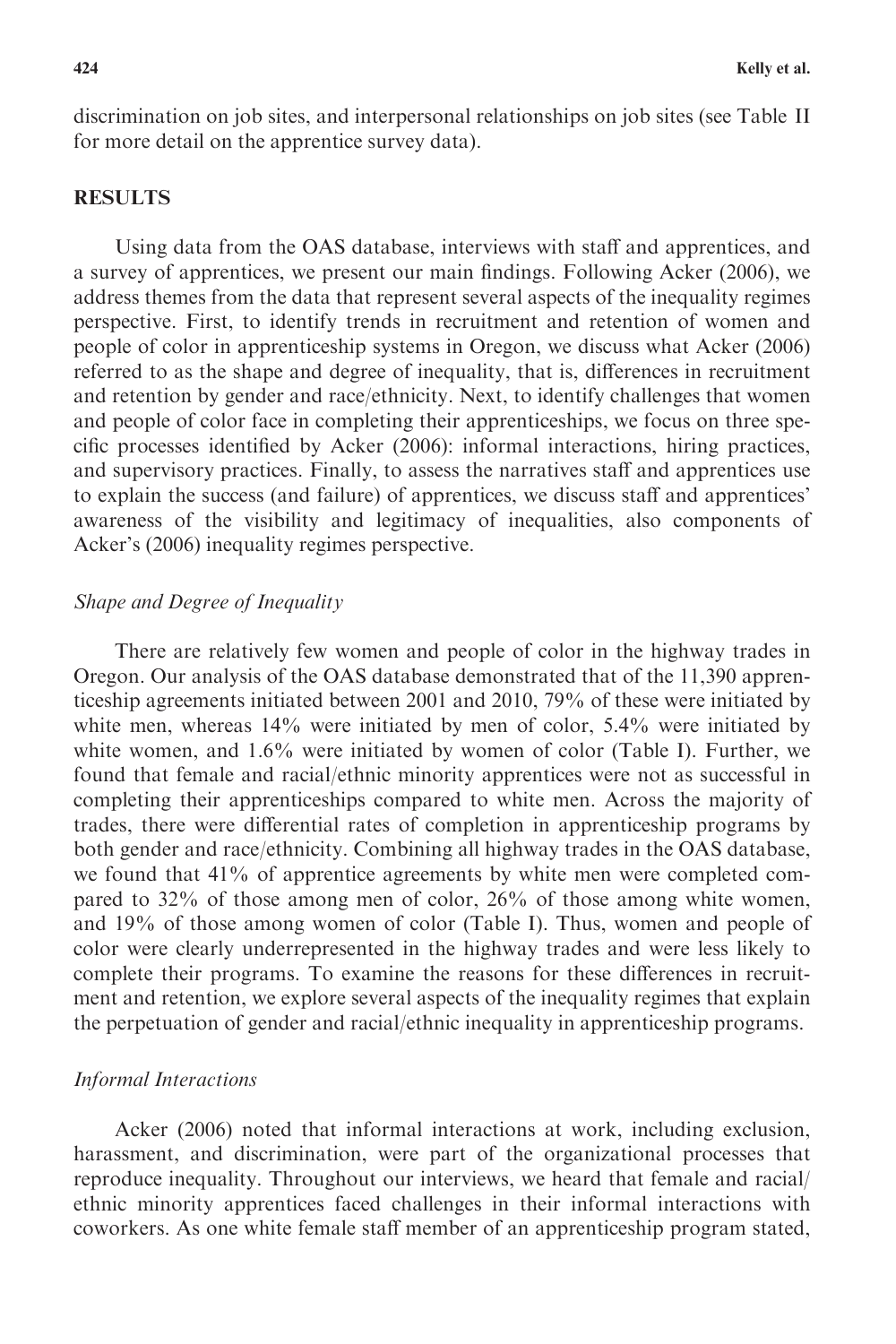|                                                                  | Total<br>$(N = 177)$ | Women of<br>Color ( $N = 28$ ) | White Women<br>$(N = 59)$ | Men of Color<br>$(N = 47)$ | White Men<br>$(N = 42)$ |
|------------------------------------------------------------------|----------------------|--------------------------------|---------------------------|----------------------------|-------------------------|
|                                                                  | Proportion/Mean      |                                |                           |                            |                         |
| Total<br>Age at Start                                            | 1.00<br>31           | .16<br>$34*$                   | .33<br>$31*$              | .27<br>$31*$               | .24<br>27               |
| Trade                                                            |                      |                                |                           |                            |                         |
| Carpenter                                                        | 0.18                 | 0.32                           | 0.21                      | 0.24                       | 0.16                    |
| Cement Mason                                                     | 0.02                 | 0.03                           | 0.01                      | 0.03                       | 0.01                    |
| Electrician                                                      | 0.36                 | 0.11                           | 0.30                      | 0.22                       | 0.39                    |
| Iron Worker                                                      | 0.05                 | 0.01                           | 0.02                      | 0.10                       | 0.05                    |
| Laborer                                                          | 0.08                 | 0.31                           | 0.16                      | 0.18                       | 0.05                    |
| <b>Operating Engineer</b>                                        | 0.03                 | 0.07                           | 0.08                      | 0.03                       | 0.03                    |
| Painter                                                          | 0.03                 | 0.07                           | 0.07                      | 0.04                       | 0.02                    |
| Pile Driver                                                      | 0.01                 | 0.03                           | 0.02                      | 0.02                       | 0.01                    |
| Plumber                                                          | 0.14                 | 0.02                           | 0.04                      | 0.09                       | 0.16                    |
| Sheet Metal Worker                                               | 0.08                 | 0.02                           | 0.08                      | 0.04                       | 0.09                    |
| Sign Maker/Installer                                             | 0.01                 | 0.01                           | 0.00                      | 0.00                       | 0.01                    |
| <b>Agreement Status</b>                                          |                      |                                |                           |                            |                         |
| Active                                                           | 0.42                 | 0.26                           | 0.41                      | 0.53                       | 0.40                    |
| Completed                                                        | 0.34                 | 0.48                           | $0.24*$                   | 0.32                       | 0.43                    |
| Terminated                                                       | 0.24                 | 0.26                           | 0.36                      | 0.15                       | 0.17                    |
| <b>Informal Interactions</b>                                     |                      |                                |                           |                            |                         |
| Prior experience in<br>construction                              | 0.61                 | $0.44*$                        | 0.58                      | 0.66                       | 0.71                    |
| Disadvantaged due<br>to race/ethnicity                           | 0.15                 | $0.30*$                        | 0.07                      | $0.21^{\dagger}$           | 0.08                    |
| Disadvantaged due<br>to gender                                   | 0.26                 | $0.50*$                        | $0.39*$                   | 0.10                       | 0.08                    |
| <b>Hiring Practices</b>                                          |                      |                                |                           |                            |                         |
| Problems with<br>journeyworkers                                  | 0.25                 | $0.35*$                        | $0.32*$                   | 0.21                       | 0.13                    |
| Problems with<br>supervisor/foreman                              | 0.14                 | 0.22                           | $0.23*$                   | 0.02                       | 0.08                    |
| Felt jobs assigned<br>fairly                                     | 0.61                 | $0.57^{\dagger}$               | 0.58                      | $0.55*$                    | 0.76                    |
| Felt unfairly chosen<br>to let go                                | 0.20                 | 0.26                           | 0.25                      | 0.19                       | 0.12                    |
| <b>Supervisory Practices</b><br>Received mentoring<br>on the job | 0.61                 | $0.38*$                        | $0.57*$                   | 0.60                       | 0.79                    |
| Received mentoring<br>outside of the job                         | 0.47                 | 0.31                           | 0.34                      | 0.33                       | 0.48                    |
| Doing repetitive/<br>low-skill tasks                             | 0.34                 | 0.35                           | $0.43*$                   | 0.31                       | 0.21                    |

Table II. Apprentice Characteristics by Race and Gender

Source: Apprentice survey data.

*Note:* <sup>a</sup>Reference group is White Men <sup>†</sup>p  $\leq$  .10; \*p  $\leq$  .05; \*\*p  $\leq$  .01; \*\*\*p  $\leq$  .001 based on chi-square tests for nominal variables and t-tests for continuous variables.

"I think anybody who kind of sticks out, whether it's a woman, a person of color, or maybe real skinny guy, for example. I think they all can run into issues. And there's definitely a culture about construction that's about hunting and fishing and good old boys' club" (Ellen, white female, apprentice program staff). Similarly, one apprentice stated, "Well, I think a lot of it is because there's the good old boys' club. The people who have been in it for a long time and they just have a hard time [with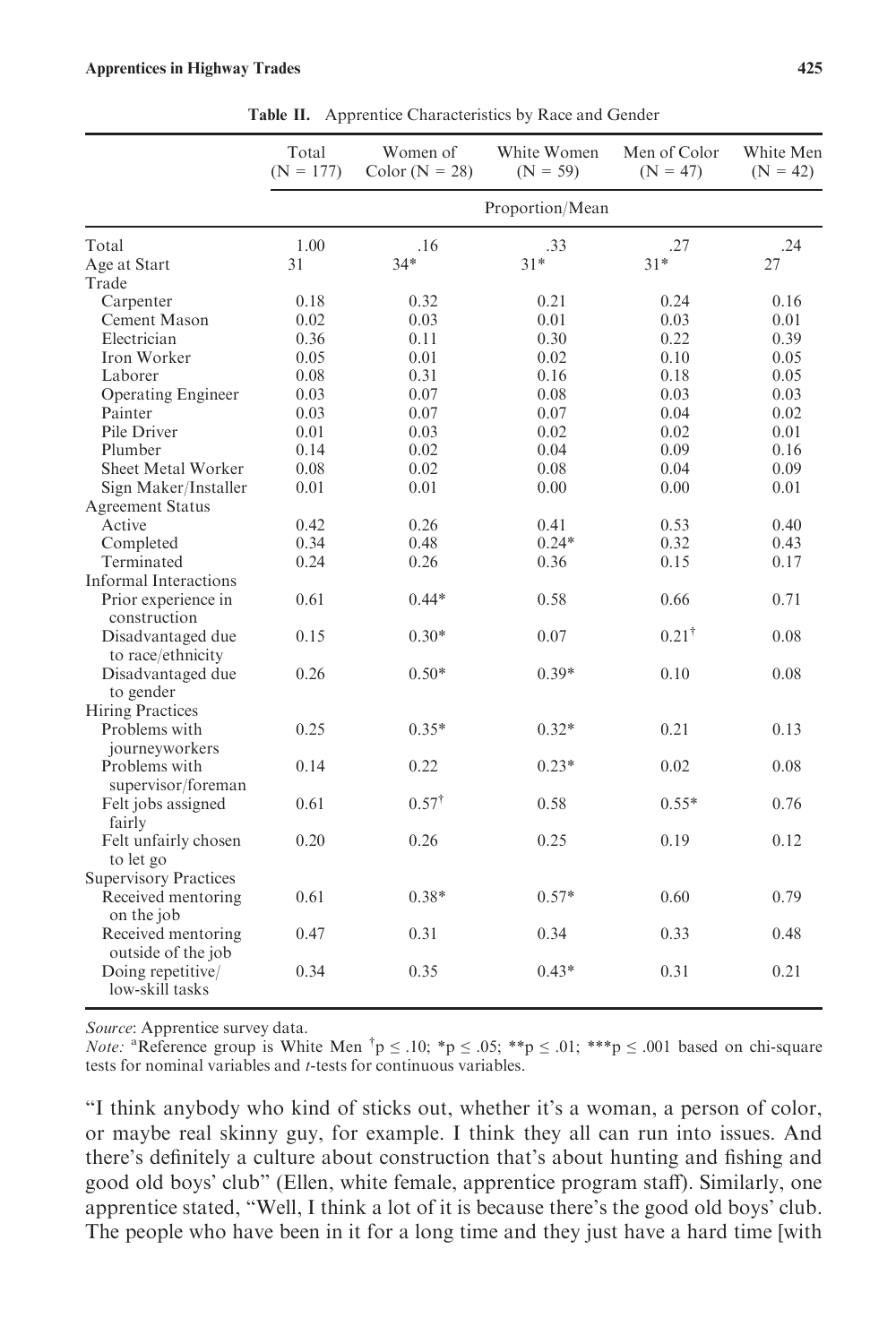women and people of color]" (Jen, Native American female, completed apprenticeship). The participants in our study understood the apprenticeship system (and the construction trades more broadly) to be a "good old boys' club" (a combination of the phrases "old boys' club" and "good old boys"), that is, an occupation dominated by working-class white men and built upon relationships among these men. Female and racial/ethnic apprentices were not only disadvantaged by visible differences of gender and race/ethnicity, but many were also disadvantaged because of their lack of prior experience in the construction trades. In our survey of apprentices, women of color were the least likely to have prior experience in the trades and white men were the most likely, with 44% of women of color and 71% of white men having prior experience (Table II). The experience of the trades as a "good old boys' club" resulted in subtle (and sometimes not so subtle) exclusion, harassment, and discrimination that some women and people of color faced, damaging their access to relationships with journeymen, foremen, supervisors, and other workers on their job site. This, in turn, affected their opportunities to be mentored and ultimately their ability to remain consistently employed. In what follows, we first explore experiences related to gender and then those related to race/ethnicity.

In our survey of apprentices, 50% of women of color and 39% of white women reported experiencing discrimination on the job due to their gender (Table II). Drawing from interviews with apprentices and staff, female apprentices' experiences of discrimination on the job ranged from occasional and mild to regular and severe. Many female apprentices reported a sense that they were viewed as less competent and treated differently from their male counterparts. Some female apprentices were explicitly told that women were not welcome on the job sites whereas others had a more general sense that they were not welcome. For example, one apprentice noted:

[The biggest challenge in completing the apprenticeship program was] working with the men. Dealing with their attitudes. Some of them have different attitudes. Some, you know, they don't want women working. And then some don't mind you working as long as you do the same as the other men. And some try to baby you and you have to tell them to get out of the way, you know. Some are actually male chauvinists. There's a couple of them that I work with now [as a journeyworker]. So, they don't want to work with you or whatever. But they have no choice. (Donna, African-American female, completed apprenticeship)

In addition, some female apprentices reported they experienced unwanted sexual attention, most commonly in the form of being repeatedly asked out on dates. We also heard secondhand accounts of women being touched and grabbed. Although many women reported negative informal interactions with coworkers as a challenging aspect of their apprenticeship, some female apprentices did not perceive these to be major issues. A few female apprentices did not perceive that they personally faced any discrimination. For example, when asked "Did you face any challenges as a woman in your program?" one apprentice stated, "No, not really. I kind of breezed right through it" (Amy, white female, completed apprenticeship).

Many of the staff and apprentices interviewed for this project noted that although there are still occasional incidences of racial/ethnic prejudice and discrimination, men of color tend to have an easier time being accepted on job sites than women of color and white women. In our survey of apprentices, 21% of men of color and 30% of women of color reported feeling disadvantaged on the job due to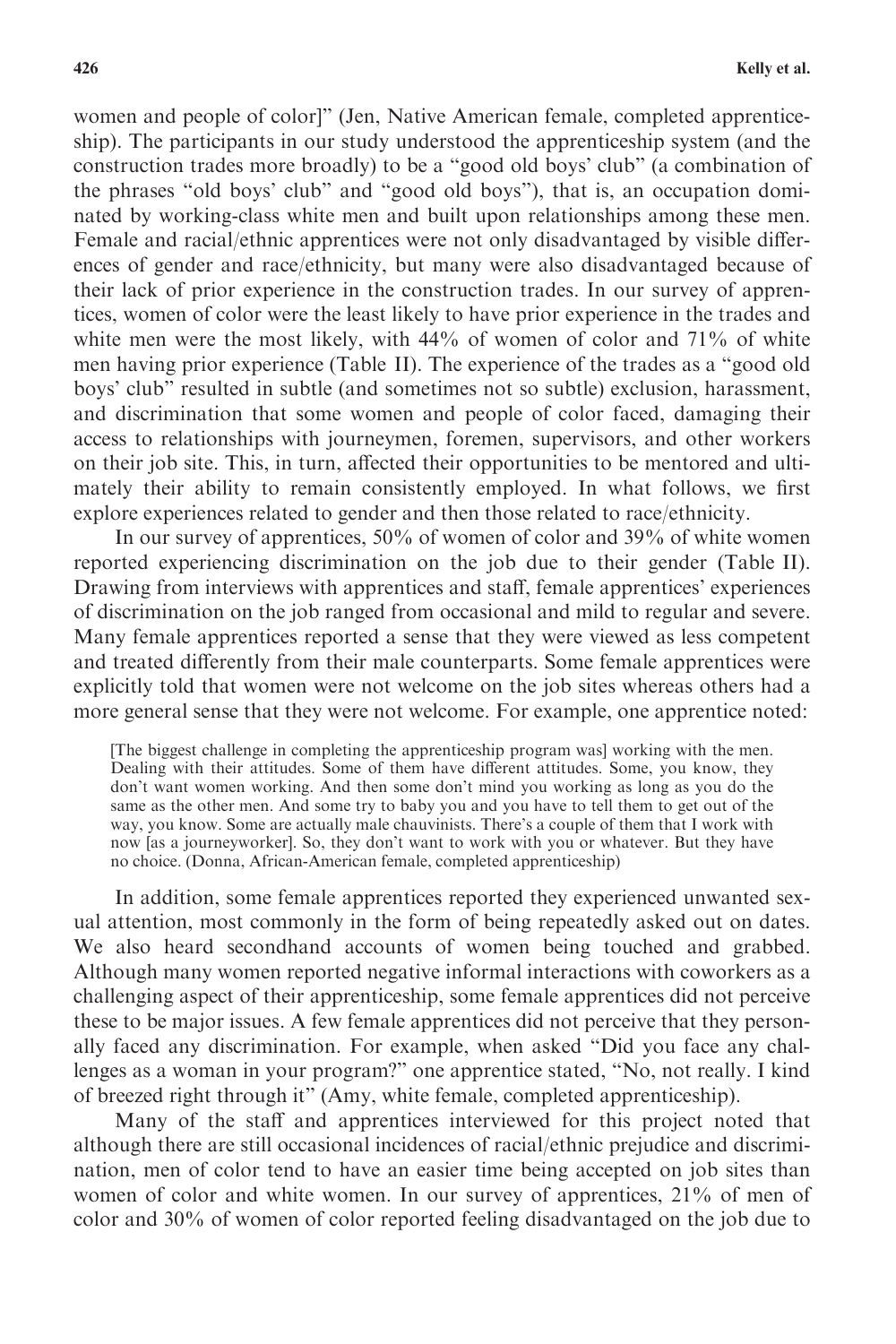their race/ethnicity (Table II). Similarly, in interviews, men of color only occasionally reported discrimination based on race. When they did, it was often in a nonspecific way that indicated they felt that their race/ethnicity mattered, but did not necessarily have examples of how it affected their work experience. As one apprentice said:

Well, because, a lot of the times in construction majority are white guys. And, like I said earlier, a lot of times I've been on the job, I've been the only black guy on the job. So that makes you nervous going into a situation like that. But I just kept strong and I'm here to work, learn, and try not to think about it. (Ben, African-American male, completed apprenticeship)

This is similar to the experiences of some women who reported a vague feeling of being unwelcome on job sites (whereas other women were explicitly told that they were unwelcome). While the firsthand experiences of racial discrimination we collected were interpreted by participants as nonspecific or minor (e.g., racist jokes not directed at the participant), we heard secondhand accounts of incidents that ranged from racial slurs written on bathroom walls, urinating in the water bottle of a male apprentice of color, to one incident where a noose was found on a job site where an African-American male apprentice was working.

Experiences of both gender and racial/ethnic discrimination were most often described by apprentices as best handled on an individual basis. For example, when asked if he had heard racist comments on the job site, one male apprentice said, "Not directed at me and not...Well, actually, I take that back. I've heard [people in] other trades talking negatively about certain things or telling inappropriate jokes. But nothing has ever been directed at me, and I don't let it bother me. Not to the point where I'm going to cause an issue at work" (William, Latino, did not complete apprenticeship). A female apprentice noted, "My, they would say a lot of nasty things. They're just too nasty to really repeat... . They're going to say all these nasty little comments about women and stuff. And just they're looking for my reaction and so I just tried not to react" (Cindy, white female, did not complete apprenticeship). For both racial/ethnic and gender discrimination, apprentices described handling it individually as the best option, although several participants noted that certain kinds of experiences demand escalation to supervisors (for similar findings, see Denisson 2010a; Denisson and Saguy 2014; Paap 2008). However, when these issues are routinely addressed only on an individual level, the result is the perpetuation of a workplace culture in which usually mild but regularly occurring harassment and discrimination based on gender and race/ethnicity are tolerated.

#### Hiring Practices

Hiring practices were identified by Acker (2006) as a component of organizational culture that contribute to the creation and re-creation of inequalities within work organizations. Our data mirror previous observations of discriminatory hiring practices within white male-dominated occupations (e.g., Roth 2004; Shih 2006; Wallace and Kay 2012; Williams et al. 2012) as apprentices and staff described ways in which informal hiring practices contributed to women and racial/ethnic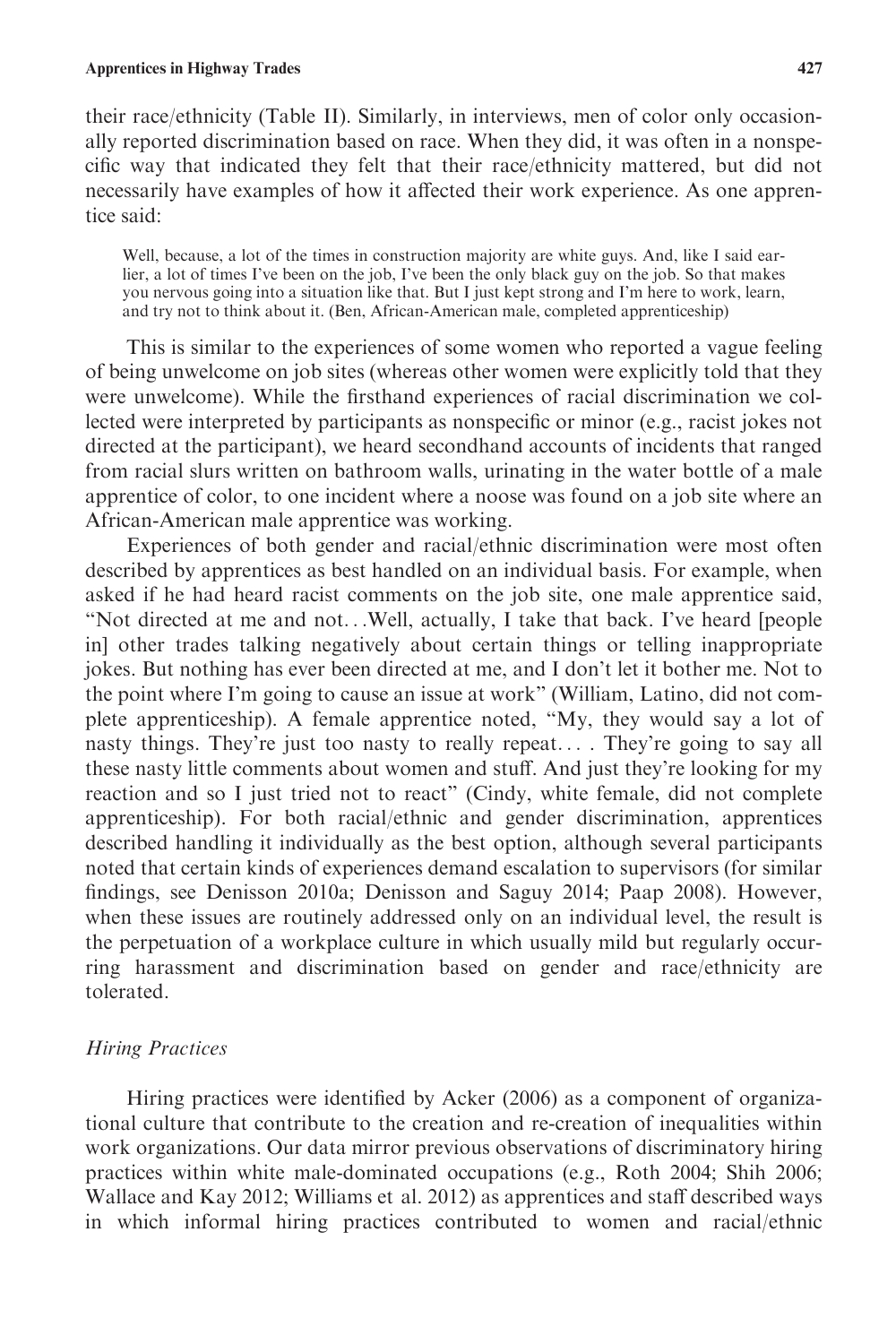minorities' lack of available work and lower rates of program completion. While there are similarities to other occupations, hiring practices in apprenticeship programs are somewhat unique in that apprentices are hired and laid off repeatedly throughout their programs. Apprentices were more likely to be successful if they were able to remain more steadily employed, either by staying with a company and moving from project to project (avoiding the out-of-work list) or by limiting their time on the out-of-work list and finding work quickly after being laid off. In the context of the economic conditions of the last several years, remaining steadily employed has posed a major challenge for workers in the construction trades. Even though apprenticeship programs decreased the number of apprentices they accepted into their programs, there were still many apprentices who did not work consistently. As indicated from the OAS data (Table I), women and people of color worked fewer hours than white men. Specifically, women accrued fewer completed credits at the time of termination and fewer average credit hours per month at the time of completion. Men of color also accrued fewer hours per month than white men. Thus, while there was a lack of available work for all apprentices, this seemed to be particularly true for women and people of color.

Our interview data suggested that spending too much time unemployed between jobs was a major factor that deterred many apprentices from completing their programs. The concern about a lack of work was articulated in interviews with both apprentices and staff, as in the following examples:

There isn't any guarantee of work. You're off from work [and] you can be off from work for a long period of time. And what do you do in the meantime? You don't have any benefits. You still have got to feed your kids and put a roof over their heads. And it's very hard. It's very hard. (Jen, Native American female, completed apprenticeship)

'Cause you can't just sit there and not work, and that's difficult. Most of them don't sit. They'll find something to do, but if construction's not going, they're usually leaving the industry, maybe going into manufacturing or retail. (Scott, white male, apprentice program staff)

As noted in the last quotation, when apprentices were out of work for long periods of time, some left their programs to take other jobs that offer more dependable income (although such jobs often provided lower hourly wages).

The findings from our interviews suggest that interpersonal relationships and informal networks were important for apprentices to obtain work and remain steadily employed throughout their apprenticeships. While most apprenticeship programs operated from an "out-of-work list" in which individuals who have been out of work the longest are the first to be contacted when new jobs become available, interviews with staff and apprentices indicated that there were often deviations from this protocol in which people drew on personal relationships and networking to stay employed. Apprentices perceived that these informal hiring practices sometimes resulted in discrimination by gender and race/ethnicity. As one apprentice articulated:

It's not like African Americans make up for a large population in Oregon, but it's even smaller in the trades. I also think that in the trades, it's the same thing with women. It was like having two strikes: I'm a woman, and a minority woman. So, yeah, I don't think that the jobs that were offered to another person would have been offered to me. (Linda, African-American female, did not complete apprenticeship)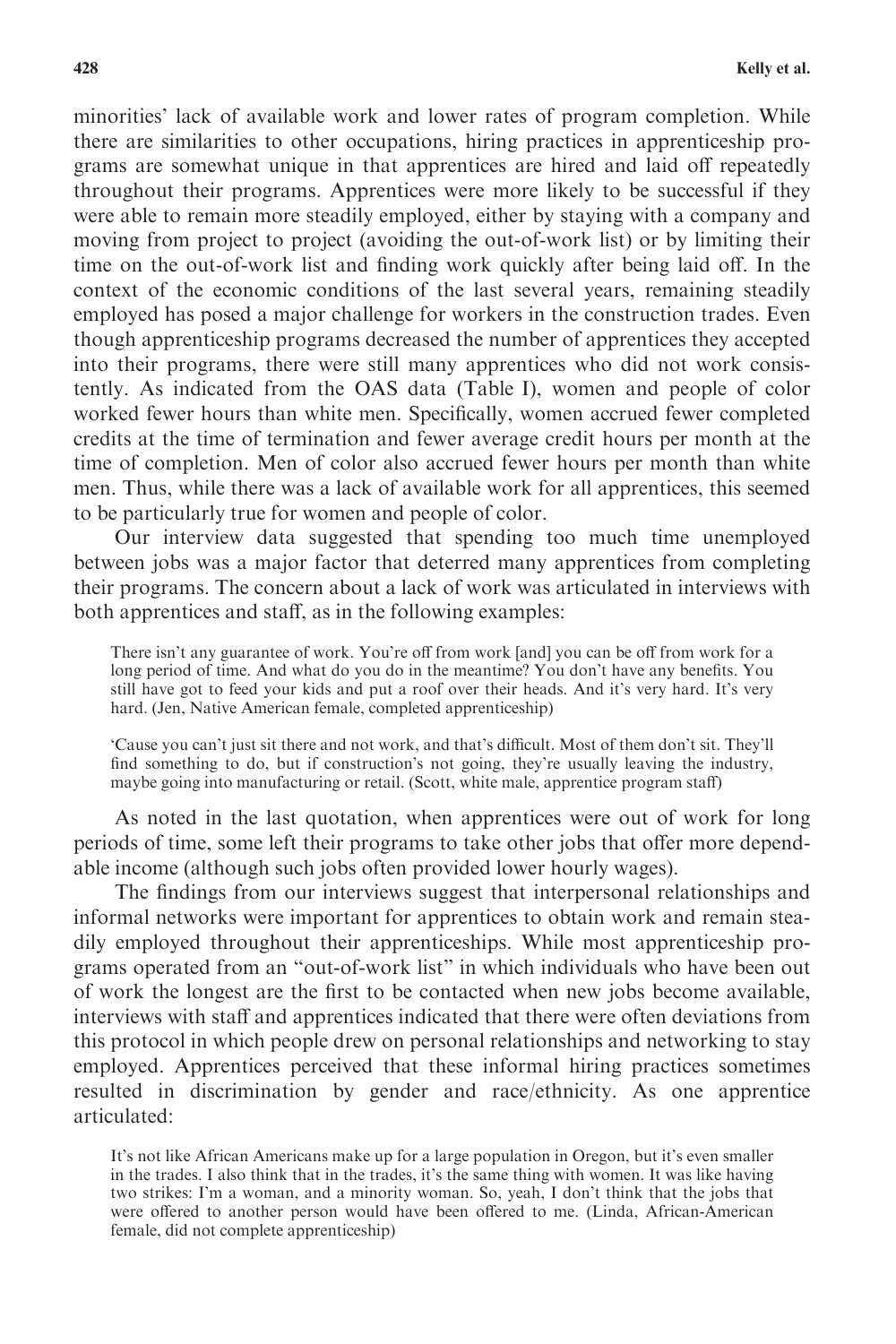Some women of color articulated an intersectional analysis of their location in a gendered and racialized organization. Experiences of discrimination were understood as due to their gender, their race, or both (consistent with the findings of Hunte 2012; Price 2002). Overall, we found that 57% of women of color, 58% of white women, and 55% of men of color, compared to 76% of white men, reported that they felt that jobs were fairly assigned during their most recent apprenticeship (Table II).

Hiring practices, such as the out-of-work list, may appear to be race/gender neutral, but our findings suggested that women and people of color had less access to work-related relationships and networks than white men. Research has consistently shown that people demonstrate an affinity for others with the same characteristics as themselves, such as gender and race/ethnicity (e.g., Elliott and Smith 2001), a process that Kanter (1977) referred to as "homosocial reproduction." Thus, as most journeymen, supervisors, and foremen were white men, white male apprentices had an advantage in creating closer personal relationships and building their professional networks. As indicated in our survey data, while only 13% of white men reported that problems with journeyworkers were a challenge they faced in their apprenticeship, 35% of women of color, 32% of white women, and 21% of men of color reported this as a challenge. Female apprentices were also more likely than male apprentices to identify problems with a supervisor or foreman as a challenge (Table II).

Apprentices may use these relationships with journeyworkers and supervisors to remain employed in a variety of ways. For example, once assigned to a job, some apprentices stay on the job or with the company for longer, while others are let go as part of the cyclical reductions in force that occur as projects change or jobs wind down. In our survey of apprentices, we asked apprentices whether or not "You feel that you were unfairly chosen to be let go during a reduction in force." We found that compared to 12% of white men, 26% of women of color, 25% of white women, and 19% of men of color reported that they perceived they were unfairly chosen to be let go (Table II). Further, we found from our interviews that several of the study participants (both staff and apprentices) had the perception that women and men of color were more likely to be let go when a project had a reduction in force, even if there were other apprentices who were more recently hired or less effective workers. For example:

There's a definite pecking order to how people are hired and retained on a job. Some people [say] "the last one hired, first one fired." But as a woman, or as a man of color, you are always going to be in that group, regardless of if you were the last one hired... . The first layoff list, you're going to be on it. (Jen, Native American female, completed apprenticeship)

When the number of women and the number of people of color are so few and far between, and so absent on the jobs, it makes it so easy for them to overlook them or just completely eliminate them. And you don't find very many women or people of color as project managers or superintendents. And there's kind of a bond, a social and a cultural bond that exists, that's kind of unspoken, unwritten [among white men]. And it's like they have a better understanding of how one of their peers of the same ethnic background may feel if they're let go, but then that same feeling is not associated with a woman or a person of color. (George, African-American male, pre-apprenticeship program staff)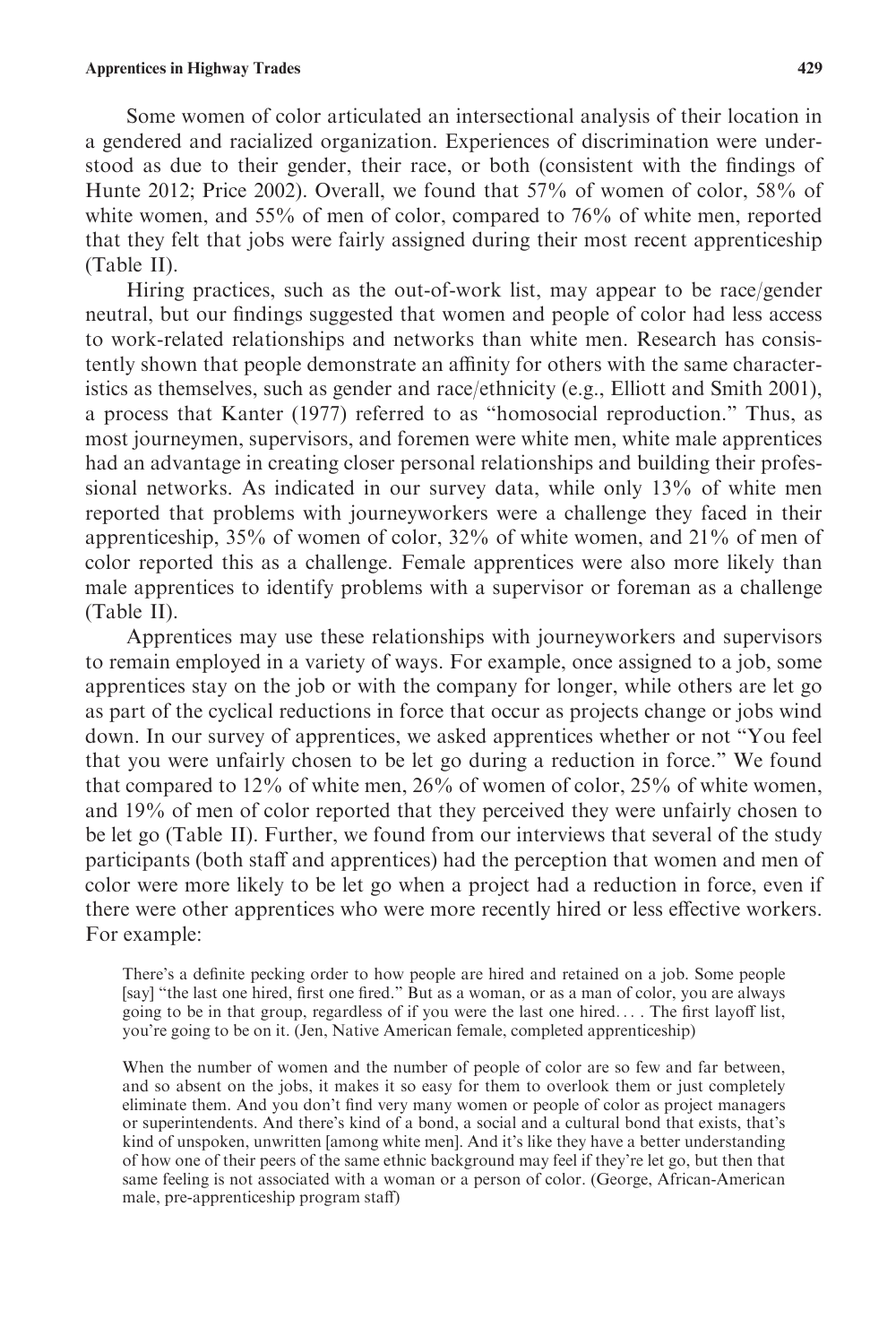The willingness of foremen, supervisors, and journeymen to develop personal relationships with an apprentice can impact the success of apprentices. The dynamics of gender and race/ethnicity in creating personal relationships are directly related to the ability to stay employed, given that managers show preferences for employees like themselves on dimensions such as gender and race/ethnicity (e.g., Elliott and Smith 2001).

Another way that apprentices avoided returning to the out-of-work list occurred when an apprentice stayed with a company and was reassigned to another job once the first job drew to a close. As one apprentice related:

And once I got connected with [that foreman], I tended to move job sites with him, or if he moved first to a new job site, he'd always ask the super[intendent] to bring me over there because he really liked having me along and teaching me and I would do a good job for him. (Steph, white female, did not complete apprenticeship)

In some cases, developing a close relationship with one company allowed apprentices to remain working continuously throughout their apprenticeship rather than cycling on and off the out-of-work list. As indicated in the above example, some women (and people of color) did develop strong relationships with journeymen, foremen, and supervisors. However, the OAS data, interviews with staff and apprentices, and our survey of apprentices suggested that, overall, women and people of color were not as successful as white men in remaining consistently employed, due in part to challenges with gaining access to networks with people of a different gender and/or race/ethnicity. $11$ 

# Supervisory Practices

Acker's (2006) inequality regimes framework also highlighted the role of supervisory practices in perpetuating workplace gender inequality. She argued that the race/ethnicity and gender of supervisor and subordinates shape supervisory practices, "influencing in subtle ways the existing patterns of inequality. Much of this can be observed in the informal interactions at work" (Acker 2006:451). For apprentices, the supervisory practices that were most central to their success were receiving mentoring from senior coworkers (journeyworkers, foremen, or supervisors) and being assigned to tasks that furthered their training in their trade. In the apprentice system, apprentices should be taught the skills of the trade and the culture of construction by journeyworkers and other coworkers. However, the degree to which apprentices were mentored varied greatly by trade, company, and job site. In interviews, both staff and apprentices indicated that on-the-job mentoring is critical to the success of apprentices, and consequently, a lack of on-the-job mentoring can be a major issue for many apprentices. As one staff member noted:

 $11$  These trends may also be influenced by the fact that some state and federal contracts require employers to ensure that a percentage of apprentices be women and people of color, leading women and men of color to have an advantage in being called for a job before they reach the top of the out-of-work list. This may serve as a counter to other dimensions of job assignment processes that disadvantage women and people of color; however, our overall findings suggest that women and people of color are still disproportionately affected by being out of work.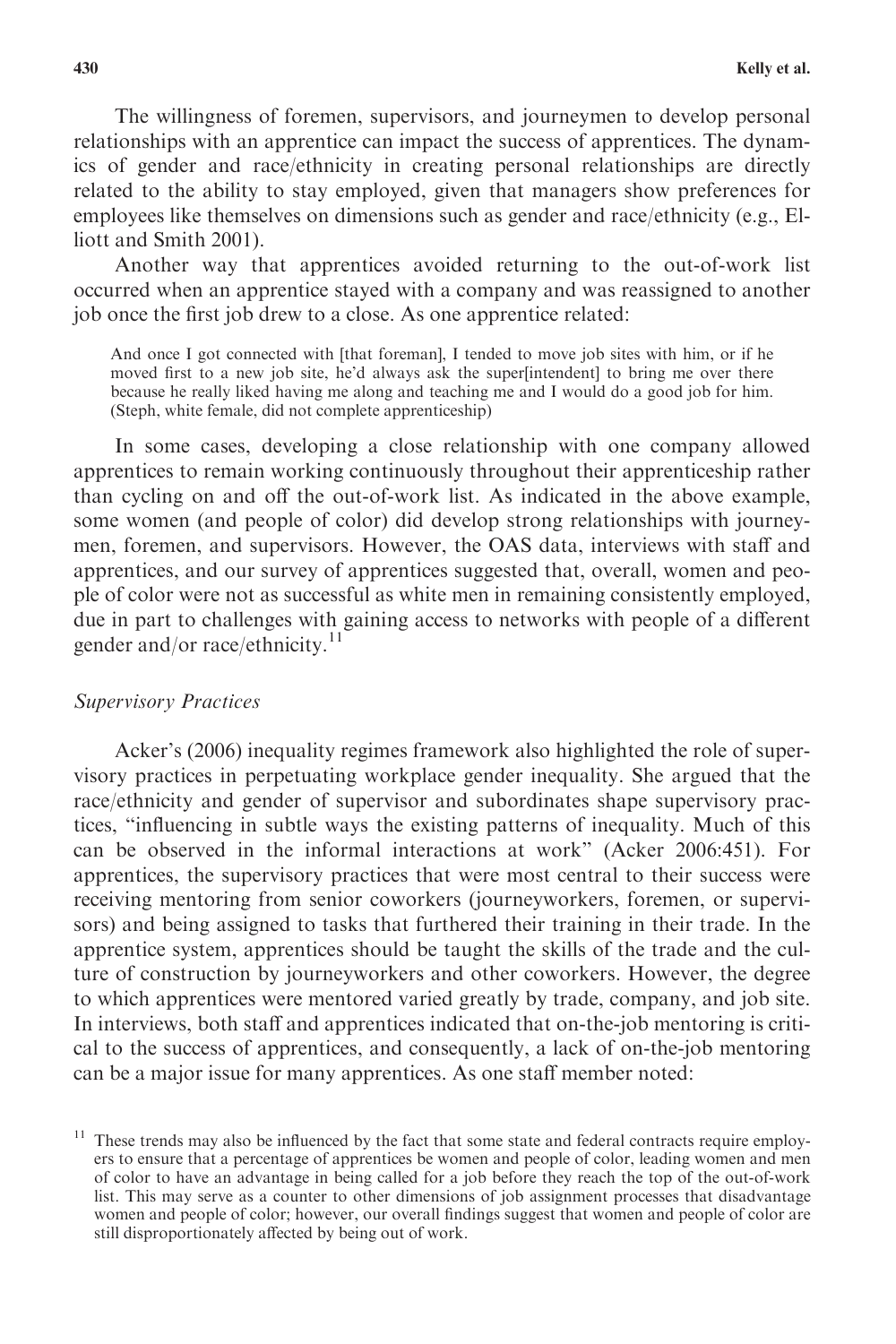There's a lot of journeymen out there that just want apprentices to be their gophers and they don't teach them anything. Or they're just not the most pleasant individuals to work around, so I think it's important that apprentices are placed with journeymen that are willing to teach and be good teachers and to give a variety of experience and not just use them as cheap labor. (Ellen, white female, apprentice program staff)

In our survey of apprentices, we asked whether or not they experienced "Mentoring at your job site, that is, access to someone on the job site who you could talk to about challenges at work, helped you learn about the trades, and/or took time to teach you new skills." Only 38% of women of color, 57% of white women, and 60% of men of color, compared to 79% of white men, reported receiving mentoring on the job. Thus, while challenges with not receiving appropriate mentoring on the job was an issue for many apprentices, our survey and interview data suggested that it was particularly problematic for women and men of color (for similar findings, see Hunte 2012; Paap 2008). As in other occupations, an apprentice's experiences with mentoring largely depended on his or her ability to access personal relationships with individuals in supervisory positions (e.g., Shih 2006; Williams et al. 2012).

One specific problem that some apprentices faced was that in the course of their on-the-job training, they did not have opportunities to learn all the varied skills they needed to be successful journeyworkers. In our survey, we found that white men were the least likely of all groups to identify doing repetitive or low-skill tasks (such as sweeping or flagging traffic) as a challenge to completing their apprenticeship, and white women were the most likely to identify doing repetitive or low-skill tasks as challenges to completion (Table II). This issue was raised many times in our interviews with staff and apprentices. The following are two examples:

That company is kind of known for not giving apprentices, especially women, a chance to run equipment. Like, for instance, I was supposed to be running [a specific piece of equipment]. I was supposed to [be] learning. That was my job. That was what I was getting paid for. And for the most part they made me just do flagging [directing traffic]. (Cindy, white female, did not complete apprenticeship)

I really think the largest part of [female apprentices'] frustration is on-the-job training and lack of varied work from their contractors. A lot of women, I think end up getting put with just the easier work. When I was an apprentice, I had to really ask for the other kind of work and that's something that I reiterate to our apprentices. (Ellen, white female, apprentice program staff)

Several participants noted that although they had the experience of performing low-skill tasks on specific job sites, they had the opportunity to learn new skills once they moved to a new job site.

Although women who participated in the apprentice survey were less likely than men to report having a mentor on the job site, when asked "Did you have anyone that acted like a mentor to you?" most interview participants said they had someone that helped them or taught them on the job site. Two female apprentices noted that a female journeyworker had been a mentor and one female apprentice mentioned a female that taught one of her courses. None of our interview participants of color mentioned having a mentor of the same race/ethnicity as themselves, and women of color were the least likely to report having a mentor on or outside of the job site when surveyed. Unlike the Silicon Valley engineers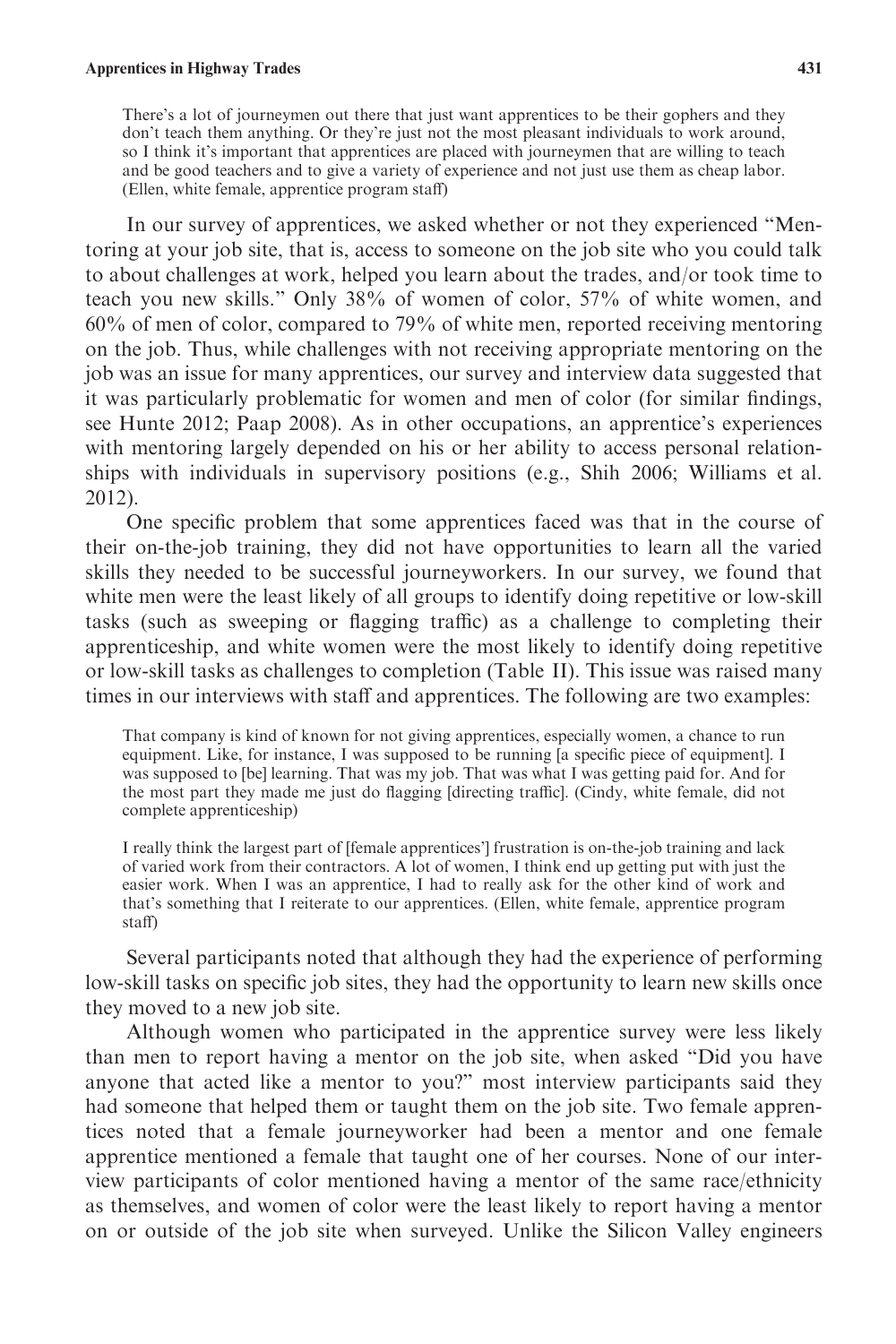studies by Shih (2006), apprentices in the construction trades do not have the option of relying on alternative networks based on race/ethnicity, primarily because of small number of people of color in the trades. While having more women and people of color in mentoring roles may provide important role models for new cohorts of apprentices, it will be necessary to foster cross-gender and cross-race/ethnicity mentoring relationships, given the low numbers of women and people of color in the trades.

In discussing the issue of repetitive or low-skill work, many apprentices acknowledged that performing low-skill work was part of the apprenticeship experience; however, to the degree that women and men of color are the ones disproportionately performing this work (as several of our staff and apprentice participants perceived), it will have negative impact on the quality of their training experience in the apprenticeship program and perpetuate inequalities based on gender and race/ ethnicity (see also Berik et al. 2011; Byrd 1999).

#### The Invisibility and Legitimacy of Inequalities

In the inequality regimes framework, Acker (2006) addressed not only the nature of inequality and the processes that produce inequality, but also the degree to which inequality was visible/invisible and legitimate/illegitimate. She argued that these dimensions of inequality regimes have important consequences for challenging inequality in organizations. The lack of women and people of color in the trades was visible and generally acknowledged by both staff and apprentices. However, the legitimacy of these dimensions of inequality was contested. For example, in regard to the consistent experiences of casual sexism and racism on the job site, we heard two different perspectives on the legitimacy of this behavior. On the one hand, some explicitly identified this (and other) discriminatory behavior as wrong. As one apprentice noted, "there's a lot of like, if you're not white, and you're not a guy, you just sort of have to put up with it [racism and sexism], because 'boys will be boys,' which is wrong" (Lauren, white female, did not complete apprenticeship). However, others viewed discriminatory behavior as a nonproblematic part of construction culture. For example, one apprentice said, "They do [make jokes or negative comments about women on the job site], but I just took it as guys ragging. You know, guys being guys. I mean. I'm a guy's kind of girl, so it really didn't bother me" (Nicole, African-American female, did not complete apprenticeship).

The legitimacy of a lack of women and people of color in the trades was bolstered by a reliance on the belief that success was primarily due to hard work. While apprentices articulated the many challenges that women and people of color faced, when specifically asked why some apprentices do not succeed in their apprenticeship program, "not working hard enough" or "being lazy" were consistently given as the primary reason by apprentices. Sixteen of the 24 apprentices we interviewed mentioned working hard when asked what makes an apprentice successful or unsuccessful. Participants described apprentices without "a good work ethic" as those who did not work hard at the job site, those who could not (or would not) learn the necessary skills, and those who had a bad attitude at work. Overall, success in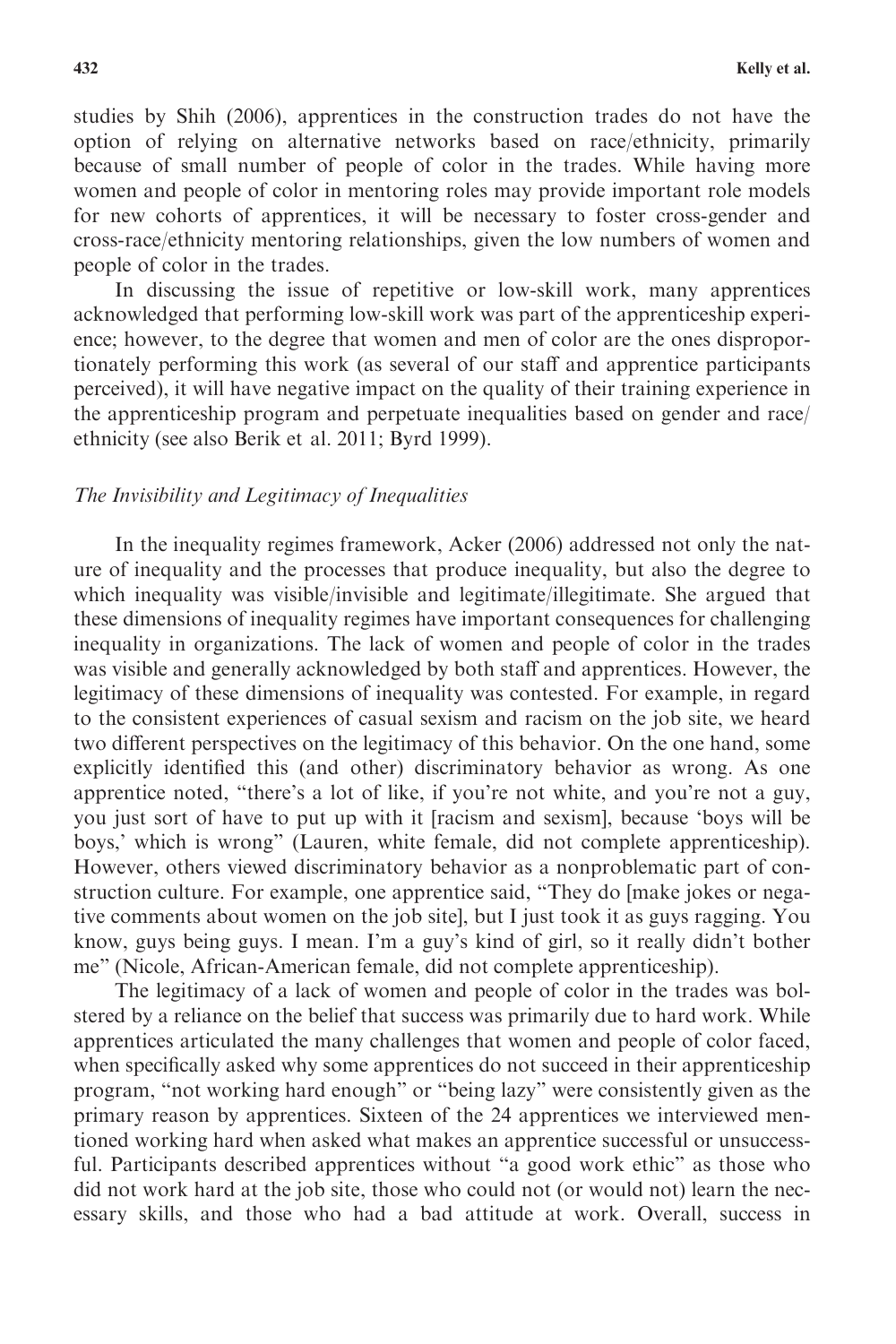Head down, ass up. Pretty much. They just got to stay at it. You can't be lazy about it. You have to stay working, you have to stay busy. (Dave, African-American male, completed apprenticeship)

[The reason people are unsuccessful in completing their apprenticeship programs is because] they don't want to do it. We had 14 people to start with in our class. We only lost two of them through the five years, so it's not bad. I think most people that get in, as long as they put in the work and effort to do it, they get through just fine. It's just when they get lazy. (Julie, white female, completed apprenticeship)

Although there were certainly apprentices who did not work hard and it was a reason why some apprentices did not complete, the findings of this study suggest that working hard is not a sufficient explanation for why some apprentices completed and others did not. There were a myriad of challenges potentially faced by all apprentices that may have inhibited their ability to be successful in their programs. We suggest that the narrative of hard work was one way in which inequalities based on gender and race/ethnicity were legitimized, contributing to apprenticeship programs as inequality regimes. It is notable that female and racial/ ethnic minorities take up this ideology (even if it is inconsistent with their own experiences). We suggest that this signals how deeply this ideology is rooted in construction culture.

Interestingly, hard work was not the most common explanation for success in staff interviews (mentioned by only four staff participants). More common explanations were a consistent availability of work and knowing about construction culture and/or knowing people in the trades. As one staff member said, "[In order to be successful, apprentices have to] grasp what's expected of them. If you aren't from the construction culture, you don't know what to expect" (Jessica, white female, apprenticeship program staff). Other staff members also mentioned gender and racial/ethnic discrimination. In some ways, these more structural explanations for success on the part of staff members were not very surprising, as these individuals (particularly those who were working for pre-apprentice programs that serve women and people of color) were in a position to be more aware of systematic inequalities than were individual apprentices. However, it was interesting that the primary message heard and internalized by apprentices was individual rather than structural.

Not all apprentices took up the narrative of hard work unproblematically. Some explicitly discussed the same structural issues as in the staff interviews (drawing on their own experiences) such as a lack of work or specifically focused on gender or racial/ethnic inequalities. In an interview, one apprentice went back and forth between a narrative of hard work and acknowledging the importance of personal relationships. She said:

Well, it's all about just like who you know and who you're buddies with I think. I don't think that being a woman [matters].... I mean, it does [matter]...it is hard. But really if you're like a hard worker and you can get along with people, then you can be very successful in the trade. And then there'll be some rocky patches along the way with people that won't like you because you're a female. But really I've had really good experiences. It's all about networking. And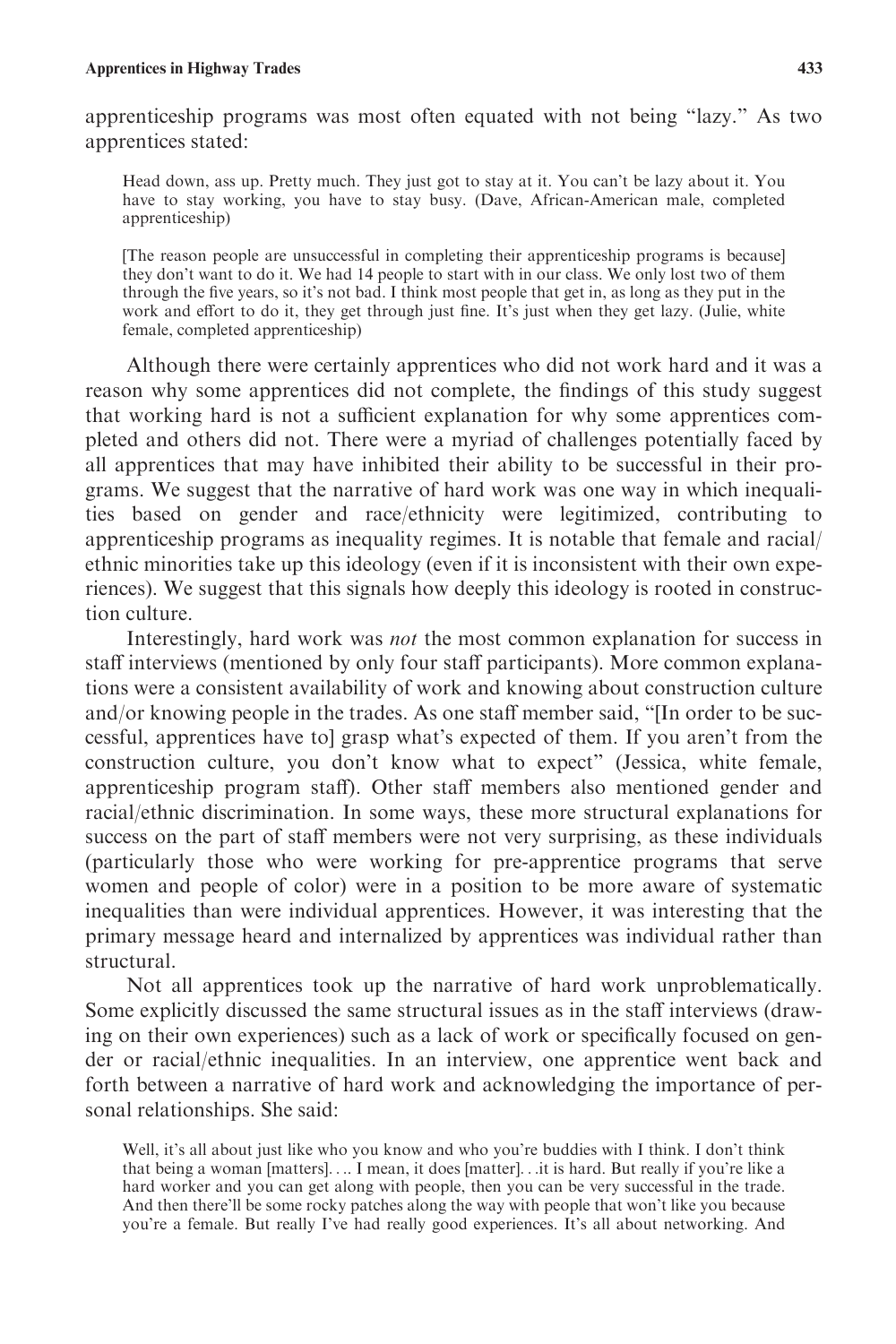being a good worker, too. But having friends, I think that's a really big part of it. (Julie, white female, completed apprenticeship)

While working hard is a necessary component of apprentices' success, there are other challenges that must also be overcome. These inequities in the apprenticeship system begin with the low numbers of women and people of color recruited into apprenticeships, continue as female and racial/ethnic minority apprentices disproportionately face challenges throughout their apprenticeship, and culminate with lower completion rates for women and people of color. In sum, many participants insisted that success in apprenticeship programs was due primarily to hard work; however, we saw a great deal of evidence that for many apprentices, and particularly female and racial/ethnic minority apprentices, hard work was not enough.

# DISCUSSION

Adopting Acker's (2006) concept of inequality regimes provides a framework for understanding the pervasive inequalities in apprenticeship programs. While apprenticeship programs seek to maintain equal opportunities for all apprentices, our research indicates that this is not occurring, as our data demonstrated differentials in both recruitment and retention of female and racial/ethnic minority apprentices. Understanding apprenticeship programs as inequality regimes is useful in assessing how the organizations and their policies, practices, and ideologies are continuing to reproduce these inequalities. Our findings about the processes that reproduce gender and race/ethnic inequalities in the trades are strikingly similar to research on other occupations (e.g., Bryant and Jaworski 2011; Healy et al. 2011; Shih 2006; Williams et al. 2012). Specifically, we found a workplace culture that is hostile to women and people of color as well as women and racial/ethnic minorities' lack of access to interpersonal relationships and professional networks. Thus, this research provides further evidence to support an inequality regimes perspective for assessing inequality in work organizations. The specific findings from this case study can help inform future research across various white male-dominated occupations.

Similar to other white male-dominated occupations, the highway trades face challenges with the recruitment and retention of women and people of color (e.g., Bradley and Healy 2008; Bryant and Jaworski 2011; Harris and Giuffre 2010; Roth 2004; Wallace and Kay 2012; Williams et al. 2012). Our findings demonstrated that female and racial/ethnic minority apprentices face more challenges than their white male counterparts, given their status as "tokens" on the job site (Kanter 1977). Consistent with suggestions provided for other occupations, increased gender and racial/ethnic diversity could have a positive impact on the construction work culture over time. This should be accomplished through an increase in numbers of women and people of color in construction trades combined with mechanisms for addressing organizational processes that reproduce gender and racial/ethnic inequality. Greed (2000) argued that the construction industry would need a "critical mass" of women and people of color in order to change the culture of the industry. She suggested that movement toward this critical mass could be promoted by various change agents, including "top down" governmental agencies as well as "bottom up"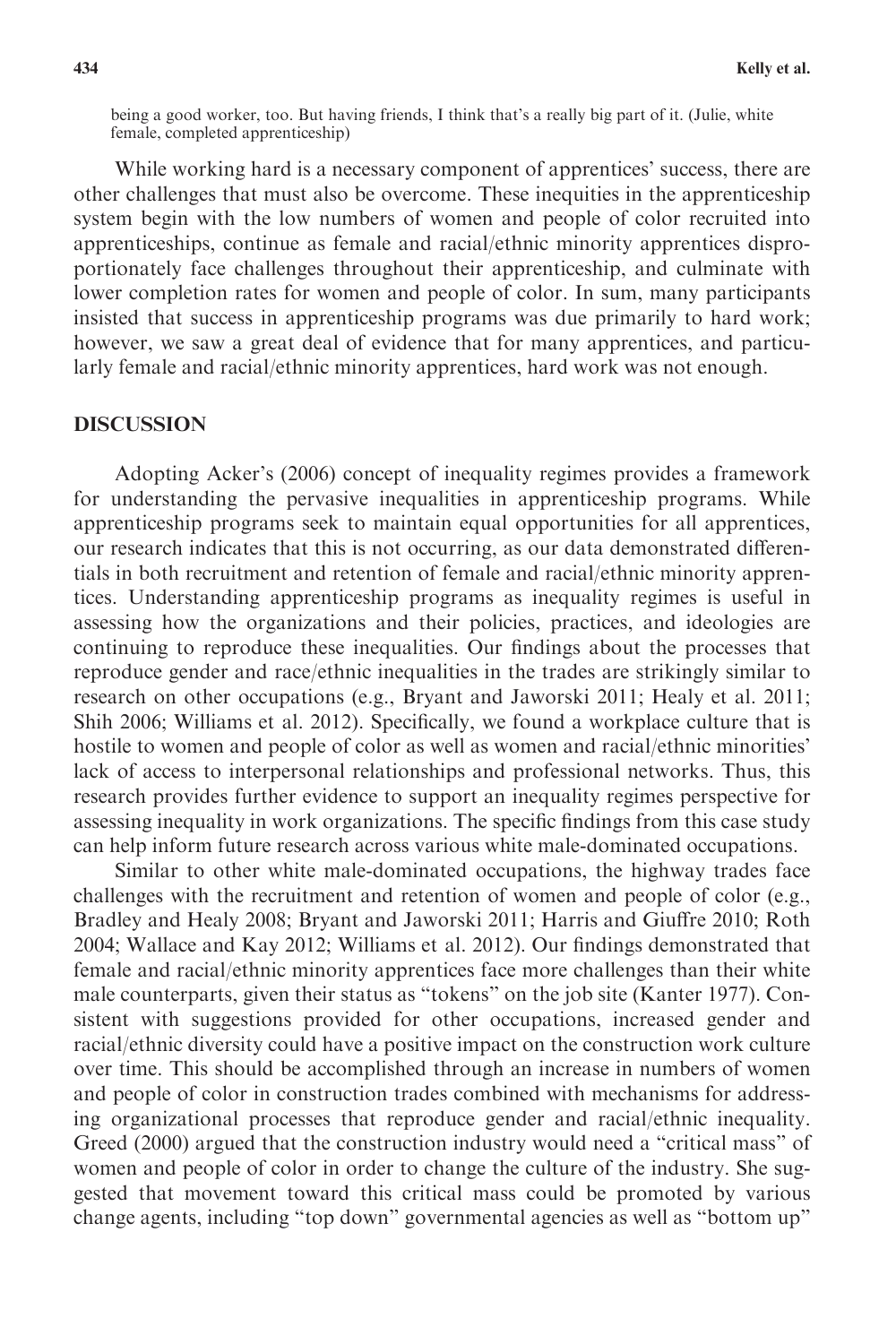groups organized around gender and/or race/ethnicity. In recent years in Oregon, BOLI has increased efforts at diversifying the transportation workforce through recruitment efforts (e.g., funding for pre-apprentice programs designed to attract women and people of color into the trades) as well as supports to apprentices to improve retention (e.g., financial assistance to apprentices). These interventions are important for addressing recruitment and retention; however, in order to create real change to the current shape and scope of inequalities, further attention must be paid to addressing the processes that perpetuate inequality in work organizations.

Acker (2006) identified key mechanisms that continue the perpetuation of inequality in work organizations, including informal interactions, hiring practices, and supervisory practices. In our study of apprenticeship programs, we found that the construction trades were characterized by a "good old boys' club" culture in which sexism and racism were omnipresent in subtle (and not so subtle) ways. We found that access to networks was central for the ability of apprentices to obtain consistent work and on-the-job mentoring; this access was shaped by apprentices' gender and race/ethnicity. Like Williams et al. (2012), our findings suggested that policies that are on the surface gender neutral, such as the out-of-work list process of assigning jobs and informal on-the-job mentoring of apprentices by journeyworkers, must be evaluated in terms of the consequences for perpetuating gender and racial/ethnic inequality.

Our findings suggest that gender and racial/ethnic inequalities are visible but not consistently viewed as illegitimate, which makes change in this context difficult (Acker 2006). While it is obvious that there are few women and people of color on job sites, acceptance of the "good old boys' club" culture and reliance on an individualist discourse that emphasizes "working hard" serve to legitimize these ongoing inequalities. Consistent with previous work on the trades, our findings indicated that apprentices often prefer to deal with discrimination and harassment individually and that it often goes unreported (Denissen 2010a; Denissen and Saguy 2014; Paap 2008). Addressing discrimination and harassment only on an individual-level basis maintains systematic inequalities within apprenticeship programs. In apprenticeship programs and other work organizations characterized by inequality regimes, emphasizing the illegitimacy of inequalities and addressing inequalities at a structural, rather than individual, level will be necessary to fundamentally change the organizations. In Oregon, BOLI is just beginning to assess what might be successful interventions into disrupting the hostile work environment that characterizes too many apprentices' experiences. We suggest that using an inequality regimes framework should inform these interventions.

This research adds to an understanding of how organizational policies, practices, and ideologies reproduce gender and racial/ethnic inequality in work organizations. Notably, this case study of a blue-collar occupation demonstrates similarities with white-collar occupations that have been the primary focus of previous research. Thus, we provide further evidence that the processes identified by Acker (2006) are useful in assessing inequality across a variety of work organizations. However, our study is limited in that there are some nuances to the apprenticeship system that differentiate it from other types of blue-collar work organizations. For example, the sexist and racist elements of construction culture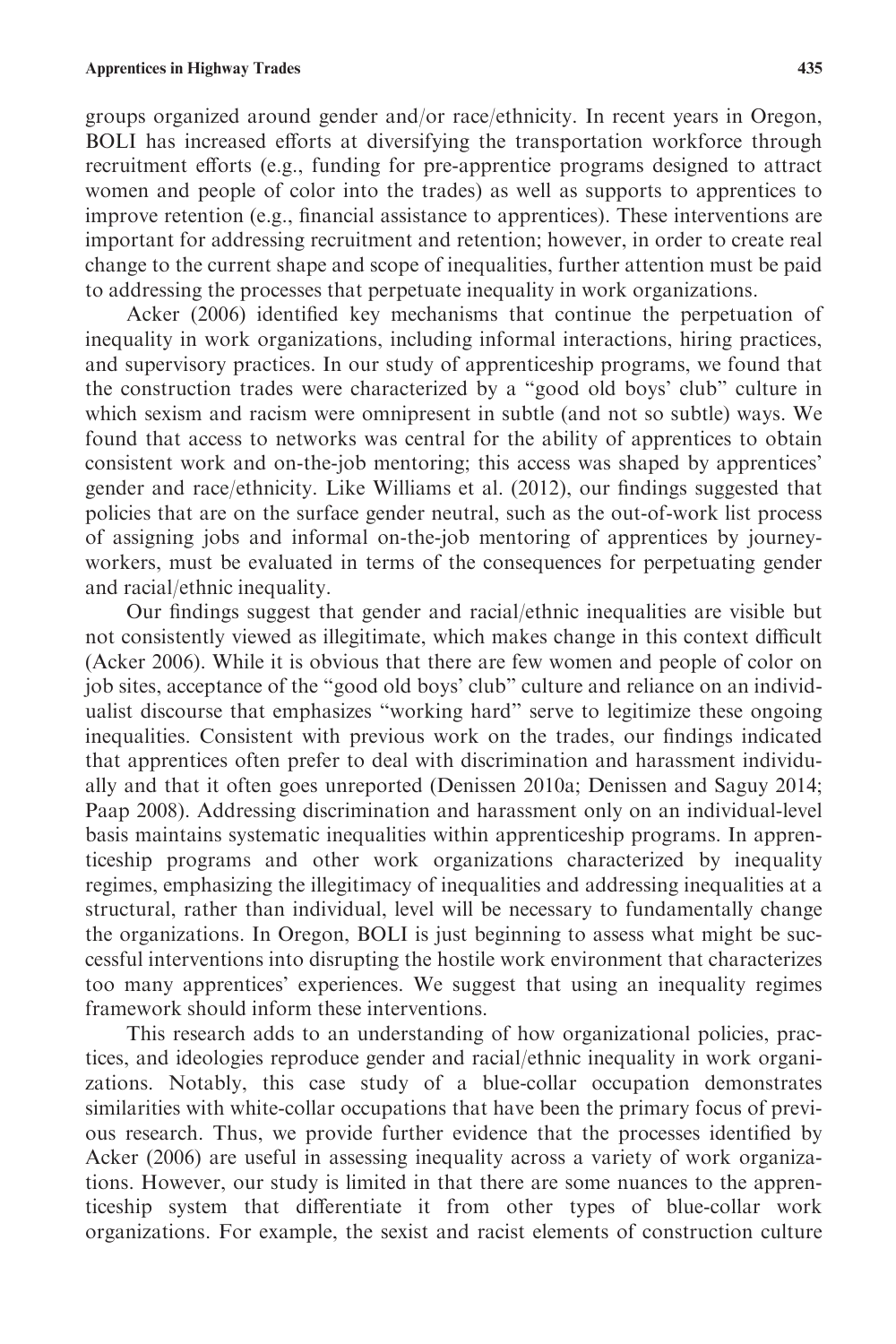make for a useful case study; however, further research might assess other occupations that have different organizational cultures, as well as policies, practices, and ideologies that may demonstrate more subtle forms of discrimination. In exploring the experiences of female and racial/ethnic minority apprentices, we contribute to an evolving understanding of how inequality regimes function across occupations. Through assessing these processes, we hope to contribute to conversations about the changes in the construction industry in Oregon as well as broader policy debates aimed at addressing gender and racial/ethnic inequality at work.

# REFERENCES

- Acker, Joan. 1990. "Hierarchies, Jobs, Bodies: A Theory of Gendered Organizations." Gender & Society 4: 2: 139–158.
- Acker, Joan. 2006. "Inequality Regimes: Gender, Class, and Race in Organizations." Gender & Society 20: 4: 441–464.
- Berik, Günseli, Cihan Bilginsoy, and Larry S. Williams. 2011. "Gender and Racial Training Gaps in Oregon Apprenticeship Programs." Labor Studies Journal 36: 2: 221–244.
- Bilginsoy, Cihan. 2013. "Union Wage Gap in the U.S. Construction Sector: 1983–2007." Industrial Relations 52: 3: 677–701.
- Bradley, Harriet, and Geraldine Healy. 2008. Ethnicity and Gender at Work: Inequalities, Careers and Employment Relations. New York: Palgrave Macmillan.
- Britton, Dana. 2000. "The Epistemology of the Gendered Organization." Gender & Society 14: 3: 418– 434.
- Bryant, Lia, and Katrina Jaworski. 2011. "Gender, Embodiment and Place: The Gendering of Skills Shortages in the Australian Mining and Food and Beverage Processing Industries." Human Relations 64: 10: 1345–1367.
- Byrd, Barbara. 1999. "Women in Carpentry Apprenticeship: A Case Study." Labor Studies Journal 24: 3:  $3 - 22$ .
- Cohen, Marjorie, and Kate Braid. 2000. "Training and Equity Initiatives on the British Columbia Vancouver Island Highway Project: A Model for Large-Scale Construction Projects." Labor Studies Journal 25: 3: 70–103.
- Collins, Patricia Hill. 2000. Black Feminist Thought: Knowledge, Consciousness, and the Politics of Empowerment. New York: Routledge.
- Crenshaw, Kimberle. 1991. "Mapping the Margins: Intersectionality, Identity Politics, and Violence Against Women of Color." Stanford Law Review 43: 6: 1241–1299.
- Denissen, Amy M. 2010a. "Crossing the Line: How Women in the Building Trades Interpret and Respond to Sexual Conduct at Work." Journal of Contemporary Ethnography 39: 3: 297–327.
- Denissen, Amy M. 2010b. "The Right Tools for the Job: Constructing Gender Meanings and Identities in the Male-Dominated Building Trades." Human Relations 63: 7: 1051–1069.
- Denissen, Amy M., and Abigail C. Saguy. 2014. "Gendered Homophobia and the Contradictions of Workplace Discrimination for Women in the Building Trades." Gender & Society 28: 3: 381–403.
- Duke, Michael R., Luke Bergmann, Carol B. Cunradi, and Genevieve M. Ames. 2013. "Like Swallowing a Butcher Knife: Layoffs, Masculinity, and Couple Conflict in the United States Construction Industry." Human Organization 72: 4: 293–301.
- Elliott, James R., and Ryan A. Smith. 2001. "Ethnic Matching of Supervisors to Subordinate Work Groups: Findings on 'Bottom-Up' Ascription and Social Closure." Social Problems 48: 2: 258–276.
- Frank, Miriam. 2001. "Hard Hats & Homophobia: Lesbians in the Building Trades." New Labor Forum 8: Spring–Summer: 25–36.
- Greed, Clara. 2000. "Women in the Construction Professions: Achieving Critical Mass." Gender, Work and Organization 7: 3: 181–196.
- Harris, Deborah A., and Patti Giuffre. 2010. "'Not One of the Guys': Women Chefs Redefining Gender in the Culinary Industry." Research in the Sociology of Work 20: : 59–81.
- Healy, Geraldine, Harriet Bradley, and Cynthia Forson. 2011. "Intersectional Sensibilities in Analysing Inequality Regimes in Public Sector Organizations." Gender, Work and Organization 18: 5: 467–487.
- Hunte, Roberta Suzette. 2012. "'My Walk Has Never Been Average': Black Tradeswomen Negotiating Intersections of Race and Gender in Long-Term Careers in the U.S. Building Trades." Unpublished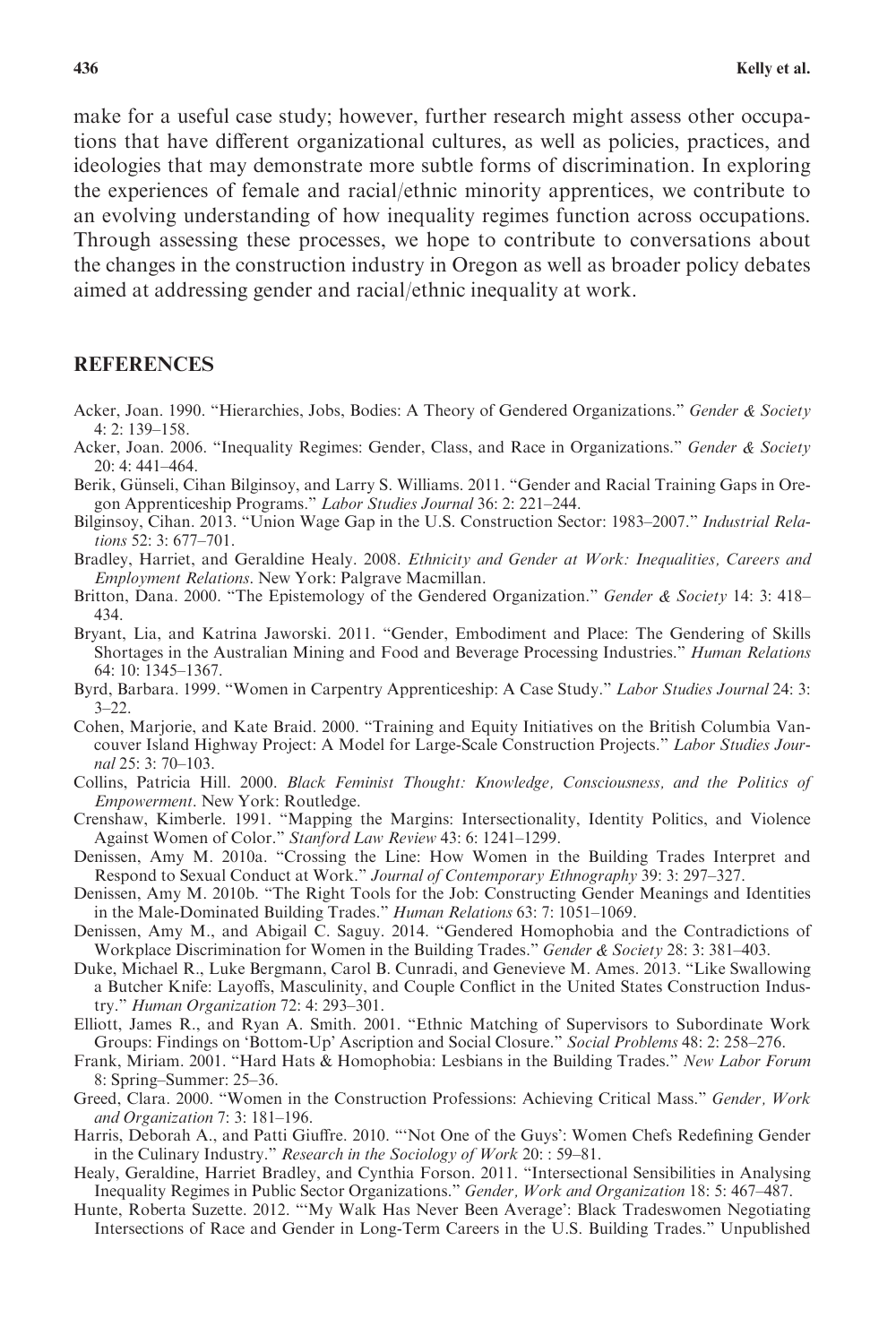Ph.D. Dissertation. Department of Peace and Conflict Studies, University of Manitoba, Winnepeg, MB, Canada.

Kanter, Rosabeth Moss. 1977. Men and Women of the Corporation. New York: Basic Books.

- Lingard, Helen, and Valerie Francis. 2004. "The Work-Life Experiences of Office and Site-Based Employees in the Australian Construction Industry." Construction Management & Economics 22: 9: 991–1002.
- Martin, Patricia Yancey, and David Collinson. 2002. "'Over the Pond and Across the Water': Developing the Field of 'Gendered Organizations'." Gender, Work and Organization 9: 3: 244–265.
- Misra, Joya, Jennifer Hickes Lundquist, and Abby Templer. 2012. "Gender, Work Time, and Care Responsibilities Among Faculty." Sociological Forum 27: 2: 300–323.
- Moccio, Francine. 2009. Live Wire: Women and Brotherhood in the Electrical Industry. Philadelphia, PA: Temple University Press.
- Paap, Kris. 2006. Working Construction: Why White Working-Class Men Put Themselves—and the Labor Movement—in Harm's Way. Ithaca, NY: ILR Press.
- Paap, Kris. 2008. "How Good Men of the Union Justify Inequality." Labor Studies Journal 33: 4: 371-392.
- Pierce, Jennifer L. 1995. Gender Trials: Emotional Lives in Contemporary Law Firms. Berkeley: University of California Press.
- Price, Vivian. 2002. "Race, Affirmative Action, and Women's Employment in US Highway Construction." Feminist Economics 8: 2: 87–113.
- Roth, Louise Marie. 2004. "Engendering Inequality: Processes of Sex-Segregation on Wall Street." Sociological Forum 19: 2: 203–228.
- Royster, Deirdre A. 2003. Race and the Invisible Hand: How White Networks Exclude Black Men From Blue-Collar Jobs. Berkeley: University of California Press.
- Shih, Johanna. 2006. "Circumventing Discrimination: Gender and Ethnic Strategies in Silicon Valley." Gender & Society 20: 2: 177–206.
- Vallas, Steven P. 2003a. "Why Teamwork Fails: Obstacles to Workplace Change in Four Manufacturing Plants." American Sociological Review 68: 2: 223–250.
- Vallas, Steven P. 2003b. "Color Line Within Work Organizations: The 'Kitting of Racial Groups' Revisited." Work and Occupations 30: 4: 379–400.
- Waldinger, Roger, and Thomas Bailey. 1991. "The Continuing Significance of Race: Racial Conflict and Racial Discrimination in Construction." Politics and Society 19: 3: 291-323.
- Wallace, Jean E., and Fiona M. Kay. 2012. "Tokenism, Organizational Segregation, and Coworker Relations in Law Firms." Social Problems 59: 3: 389-410.
- Watts, Jacqueline. 2007. "Porn, Pride and Pessimism: Experiences of Women Working in Professional Construction Roles." Work, Employment & Society 21: 2: 299–316.
- Whitehead, Andrew L. 2013. "Gendered Organizations and Inequality Regimes: Gender, Homosexuality, and Inequality Within Religious Congregations." Journal for the Scientific Study of Religion 52: 3: 476–493.
- Williams, Christine L., Chandra Muller, and Kristine Kilanski. 2012. "Gendered Organizations in the New Economy." Gender & Society 26: 4: 549–573.

# APPENDIX A

Staff Demographic Characteristics

| Pseudonym     | Gender | Race             | Current Employer             |
|---------------|--------|------------------|------------------------------|
| Lisa          | Female | Latina           | Pre-apprenticeship program   |
| Katie         | Female | Latina           | Pre-apprenticeship program   |
| Emily         | Female | White            | Pre-apprenticeship program   |
| <b>Brenda</b> | Female | White            | Pre-apprenticeship program   |
| Marie         | Female | White            | Pre-apprenticeship program   |
| George        | Male   | African American | Pre-apprenticeship program   |
| Angela        | Female | Latina           | Union apprenticeship program |
| Ellen         | Female | White            | Union apprenticeship program |